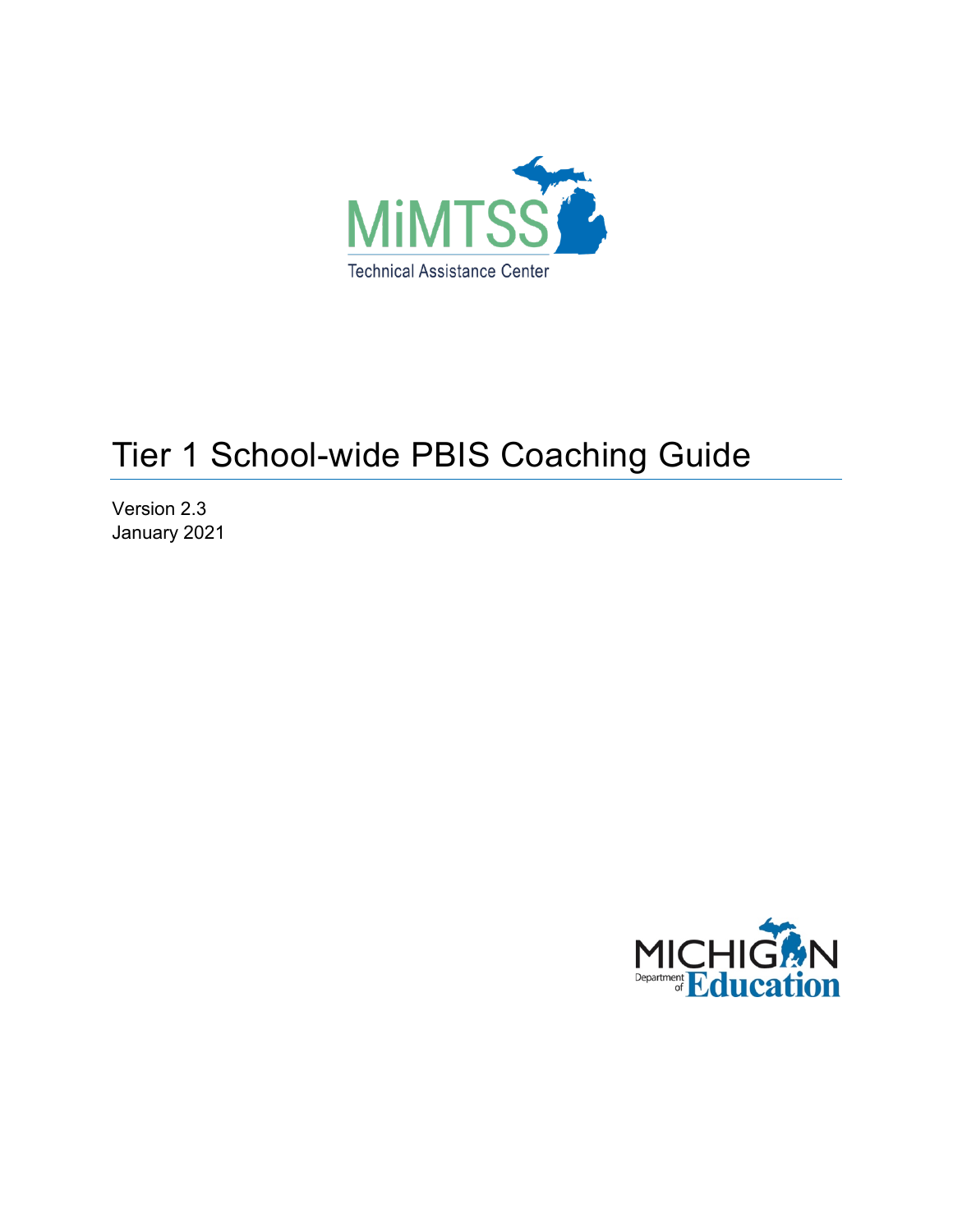# **Table of Contents**

| Tier 1 Elementary School-wide Positive Behavioral Interventions & Supports Training Series11 |  |
|----------------------------------------------------------------------------------------------|--|
|                                                                                              |  |
|                                                                                              |  |
|                                                                                              |  |
|                                                                                              |  |
|                                                                                              |  |
|                                                                                              |  |
|                                                                                              |  |
|                                                                                              |  |
|                                                                                              |  |
|                                                                                              |  |
|                                                                                              |  |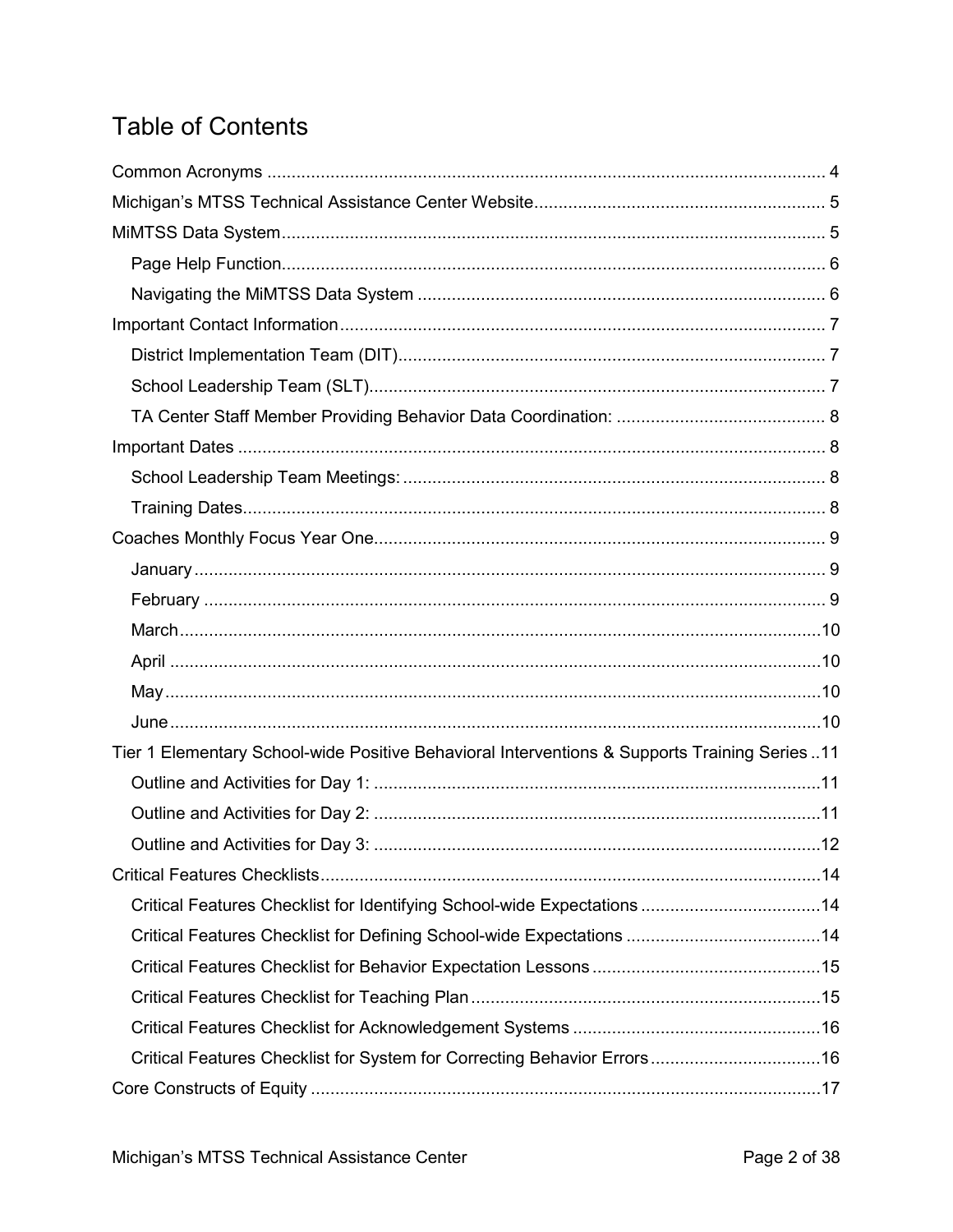| Tier 1 PBIS & Positive School Climate District Coaching Service Delivery Plan 28        |  |
|-----------------------------------------------------------------------------------------|--|
|                                                                                         |  |
|                                                                                         |  |
|                                                                                         |  |
|                                                                                         |  |
|                                                                                         |  |
|                                                                                         |  |
|                                                                                         |  |
|                                                                                         |  |
|                                                                                         |  |
| Article Summary: Factors that May Influence a Principal's Support of School-wide PBIS36 |  |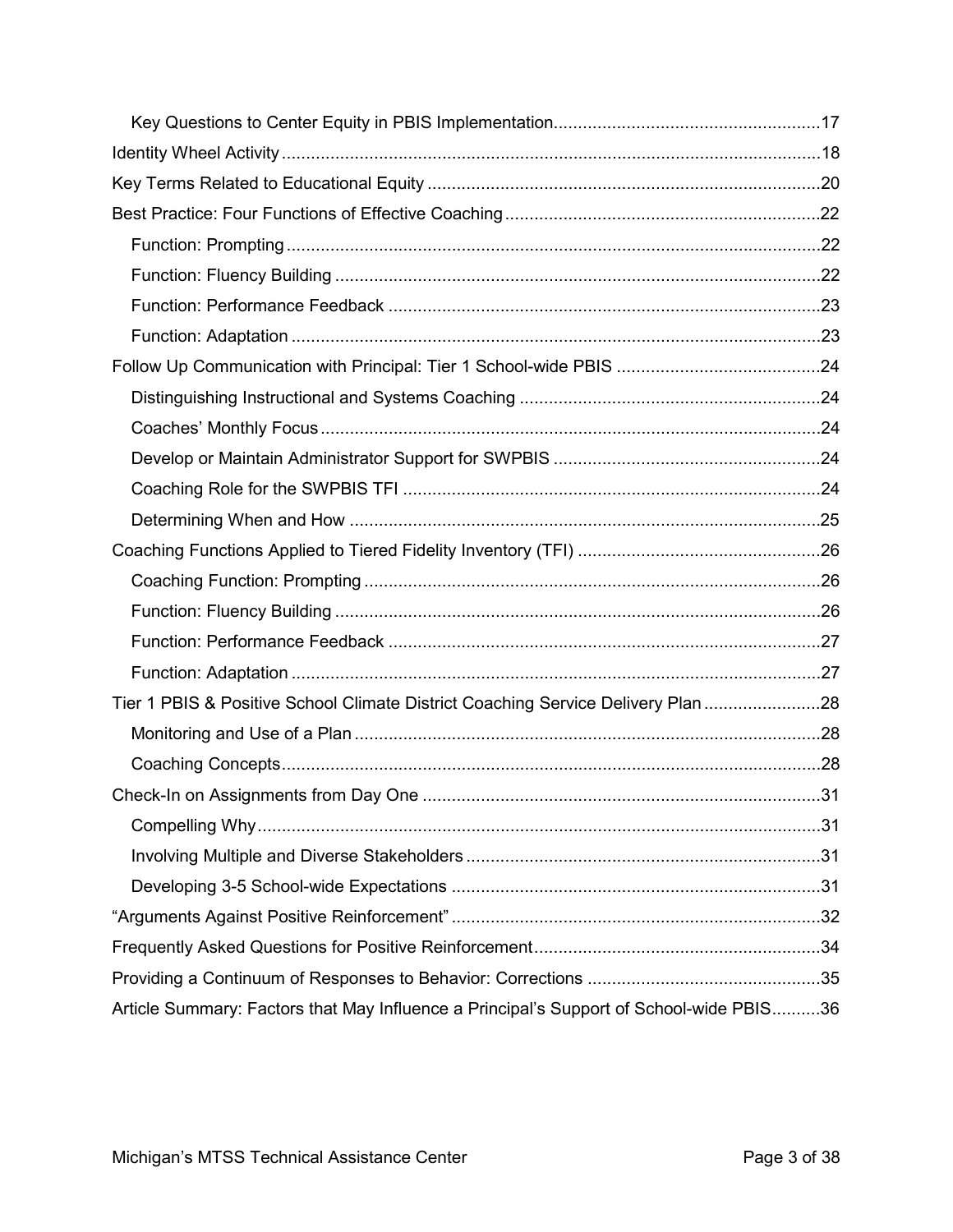## **Tier 1 School-wide PBIS Coaching Guide**

This Coaching Guide is designed to be used by individuals providing systems coaching in schools installing and implementing an integrated reading and behavior Multi-Tier System of Support (MTSS) framework. While this coaching guide is specific to Tier 1 behavior components of the MTSS framework, it is supportive of an integrated model.

### <span id="page-3-0"></span>Common Acronyms

The following is a list of common acronyms that you may encounter in your work. This is intended to be a reference for coaches.

| <b>CBM</b>        | <b>Curriculum Based Measurement</b>                |
|-------------------|----------------------------------------------------|
| <b>CFOL</b>       | Comprehension, Fluency, Oral Language              |
| CICO-SWIS         | Check-in, Check-out School-wide Information System |
| <b>CSDP</b>       | <b>Coaching Service Delivery Plan</b>              |
| <b>DIT</b>        | District Implementation team                       |
| ΕI                | <b>Effective Innovation</b>                        |
| <b>FBA</b>        | <b>Functional Behavioral Assessment</b>            |
| <b>FSF</b>        | <b>First Sound Fluency</b>                         |
| <b>IRIP</b>       | Individual Reading Improvement Plan                |
| <b>ISD</b>        | <b>Intermediate School District</b>                |
| I-SWIS            | Individual Schoolwide Information System           |
| <b>MTSS</b>       | Multi-Tiered System of Supports                    |
| MTSS-C            | Multi-Tiered System of Supports Coordinator        |
| <b>NWF CLS</b>    | Nonsense Word Fluency Correct Letter Sounds        |
| NWF WWR           | Nonsense Word Fluency Whole Words Read             |
| <b>PBIS</b>       | Positive Behavioral Interventions and Supports     |
| <b>PSF</b>        | <b>Phoneme Segmentation Fluency</b>                |
| R-TFI             | <b>Reading Tiered Fidelity Inventory</b>           |
| <b>SLT</b>        | School Leadership Team                             |
| <b>SBRR</b>       | <b>Scientifically Based Reading Research</b>       |
| <b>SCAR</b>       | <b>Secondary Content Area Reading</b>              |
| <b>SWIS</b>       | School-wide Information System                     |
| <b>SWRM</b>       | School-wide Reading Model                          |
| <b>SWPBIS TFI</b> | School-wide PBIS Tiered Fidelity Inventory         |
|                   |                                                    |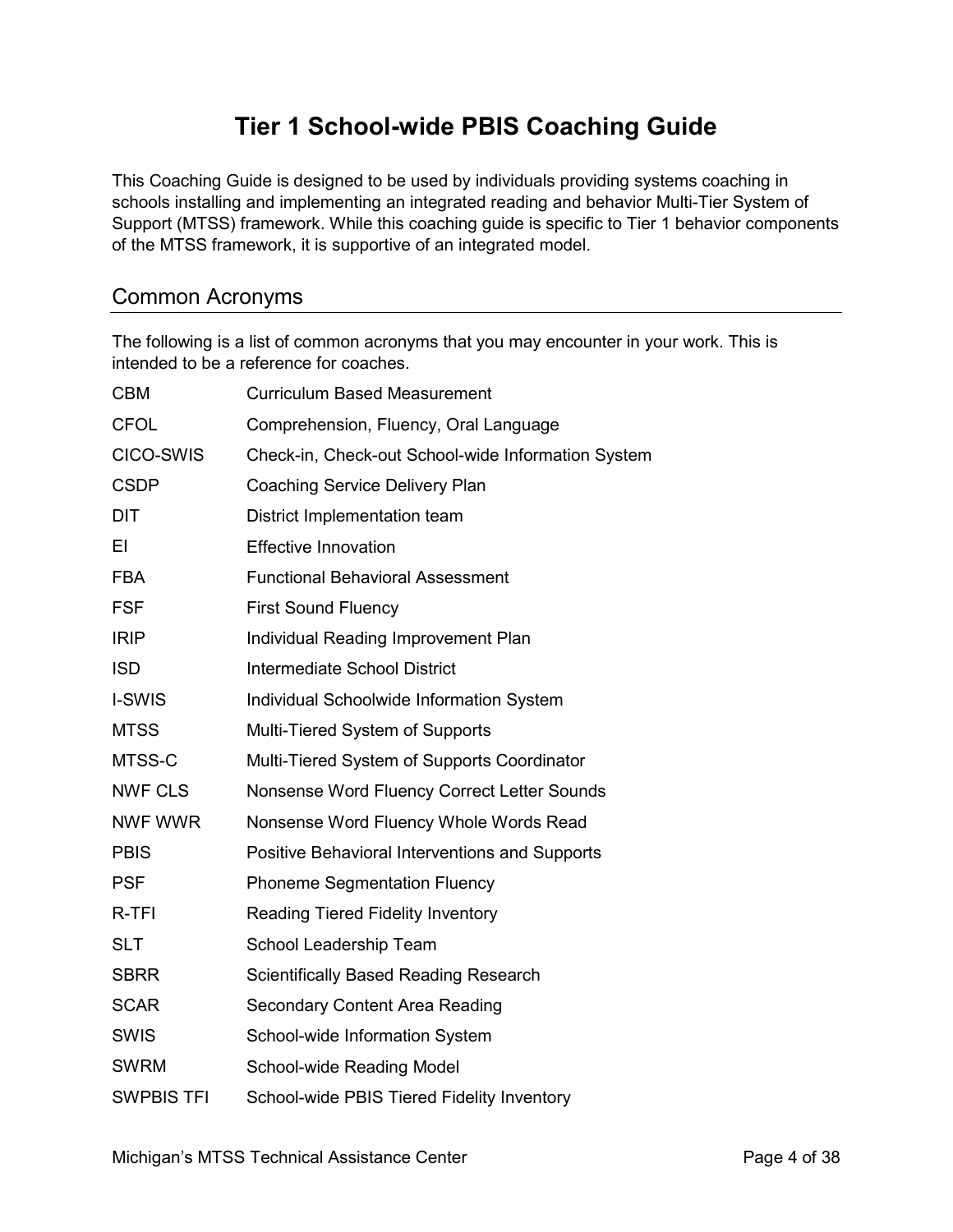### <span id="page-4-0"></span>Michigan's MTSS Technical Assistance Center Website

MiMTSS Technical Assistance (TA) Center has a website that is a wealth of information. It includes specific information regarding evaluation, training content, and state-wide events. As a coach, we would like you to have access to a portion of the website for each training topic that has additional information and resources. Particularly, this is where you will find access to the training content in PowerPoint.

As a coach, we are setting you up with this level of access to the website. You should receive an email from the MiMTSS TA Center website with your login and password.

Please record your log-in information in the space provided below:

**Log-in**

#### **Password**

### <span id="page-4-1"></span>MiMTSS Data System

The MiMTSS Data System is designed to support efficient and effective problem solving and action planning within a Multi-Tiered System of Support s (MTSS) framework for reading and behavior. The MiMTSS TA Center staff and participating ISD, District, and School staff are the primary users of the MiMTSS Data System.

As a school-level coach, you will have school-level access to the MiMTSS Data System. You will be able to log into the system and view your school's dashboard and enter school-level data to support problem solving and action planning.

In order to have the most up to date training records, we ask participants to check to see if they are already in MiMTSS Data System or not. If a participant is in MiMTSS Data System, we ask them to check the accuracy of the information we have. If a participant is not yet in MiMTSS Data System, we ask him/her to add his/herself to our database.

The [web address to login to MiMTSS](https://mimtssdata.org/MIData/Account/Login?ReturnUrl=%2fMIData%2f) Data System is: (https://mimtssdata.org/MIData/Account/Login?ReturnUrl=%2fMIData%2f)

Please record your log-in information in the space provided below:

**Log-in**

#### **Password**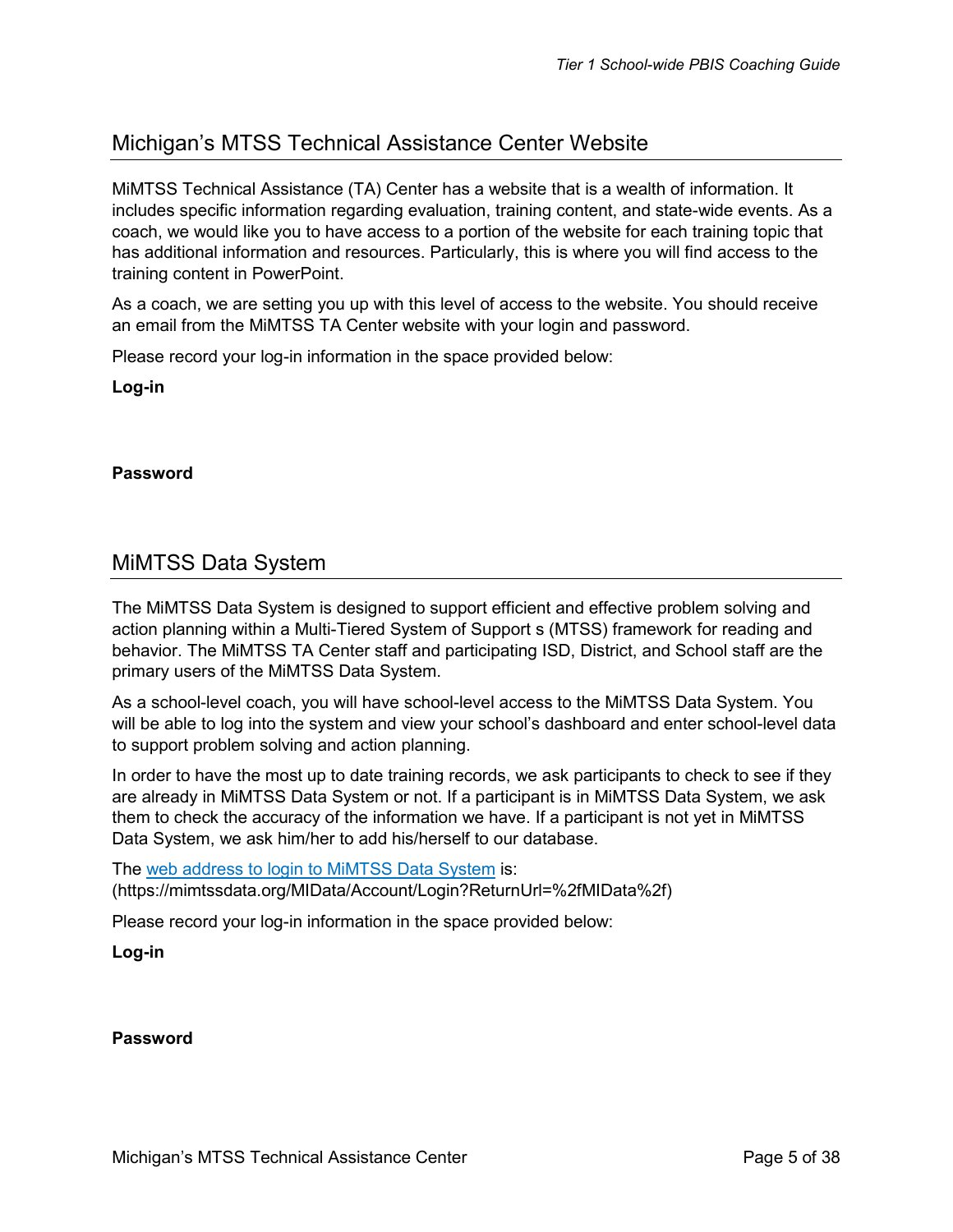### <span id="page-5-0"></span>**Page Help Function**

Throughout the MiMTSS Data System you will see a "Page Help" function located in the upper right-hand corner. This tool is available to assist users in navigating and entering information into the system.

| <b>MIMTSS</b><br><b>Districts/ISDs</b><br>Home<br>Data System | <b>Facilities</b><br><b>Personnel</b><br><b>Training</b><br><b>Data Entry</b><br>Reporting | Account<br>Page Help |
|---------------------------------------------------------------|--------------------------------------------------------------------------------------------|----------------------|
|                                                               | <b>Personnel Search Add Person</b><br><b>List Report</b>                                   |                      |
| <b>First Name</b>                                             | Clear<br>$\Box$ Include Inactive<br>Search<br>Last Name                                    |                      |
| Email                                                         |                                                                                            |                      |

#### <span id="page-5-1"></span>**Navigating the MiMTSS Data System**

As a coach you will need to perform the following functions within the MiMTSS Data System (remember to use the "Page Help" function as needed):

- [Verify your Registration](https://mimtssdata.org/MIData/registration?part=1) (update your current registration or add yourself into the system)
- Entering PBIS Installation Checklist Data by going to the Data Entry
	- 1. Go to **Data Entry** in the top menu.
	- 2. Enter **School Name** in the text field and select the school from the dropdown menu that appears.
	- 3. Select **School Year**.
	- 4. Click **Select**.
	- 5. Select **PBIS Installation Checklist** from the main data entry menu.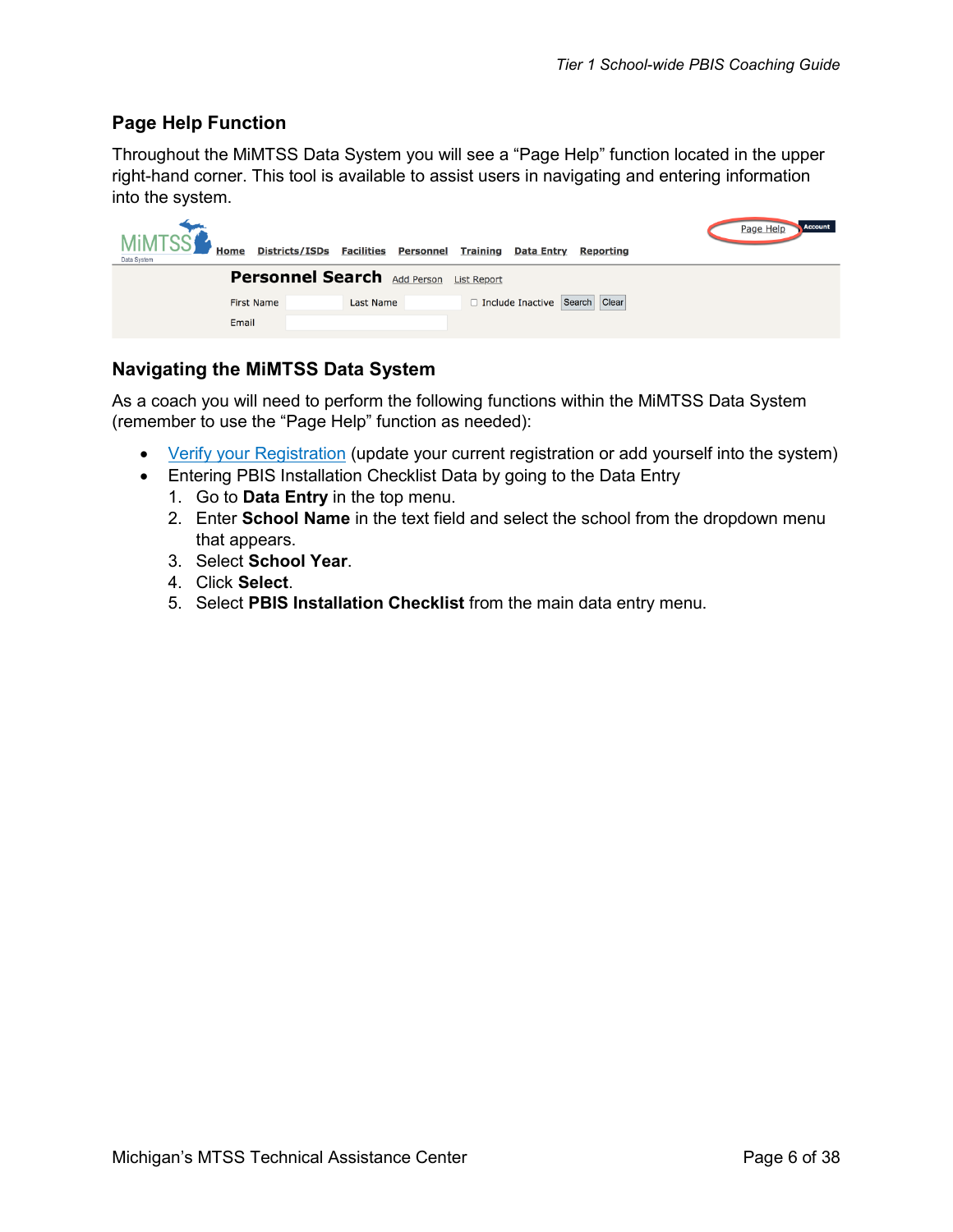### <span id="page-6-0"></span>Important Contact Information

There is a deliberate infrastructure built to support the integrated reading and behavior MTSS framework. Two important team structures that support the implementation efforts include the District Implementation Team and the School Leadership Teams.

### <span id="page-6-1"></span>**District Implementation Team (DIT)**

List the members of the District Implementation Team in the space below.

#### *District Multi-Tier System of Supports (MTSS) Coordinator:*

One member of the DIT is the MTSS Coordinator. This individual serves a distinct function on the MTSS team. Record the name of your district's MTSS Coordinator in the space below.

### *District Implementation Team Designee*

The DIT has established deliberate linking communication protocols for communicating with various groups and teams within the district. There is an individual that has been identified as the DIT designee for communication with the school-level coaches. Record the name of that individual in the space below.

### <span id="page-6-2"></span>**School Leadership Team (SLT)**

List the members of the School Leadership Team in the space below. If you support more than School Leadership Team, be sure to include the information for each team.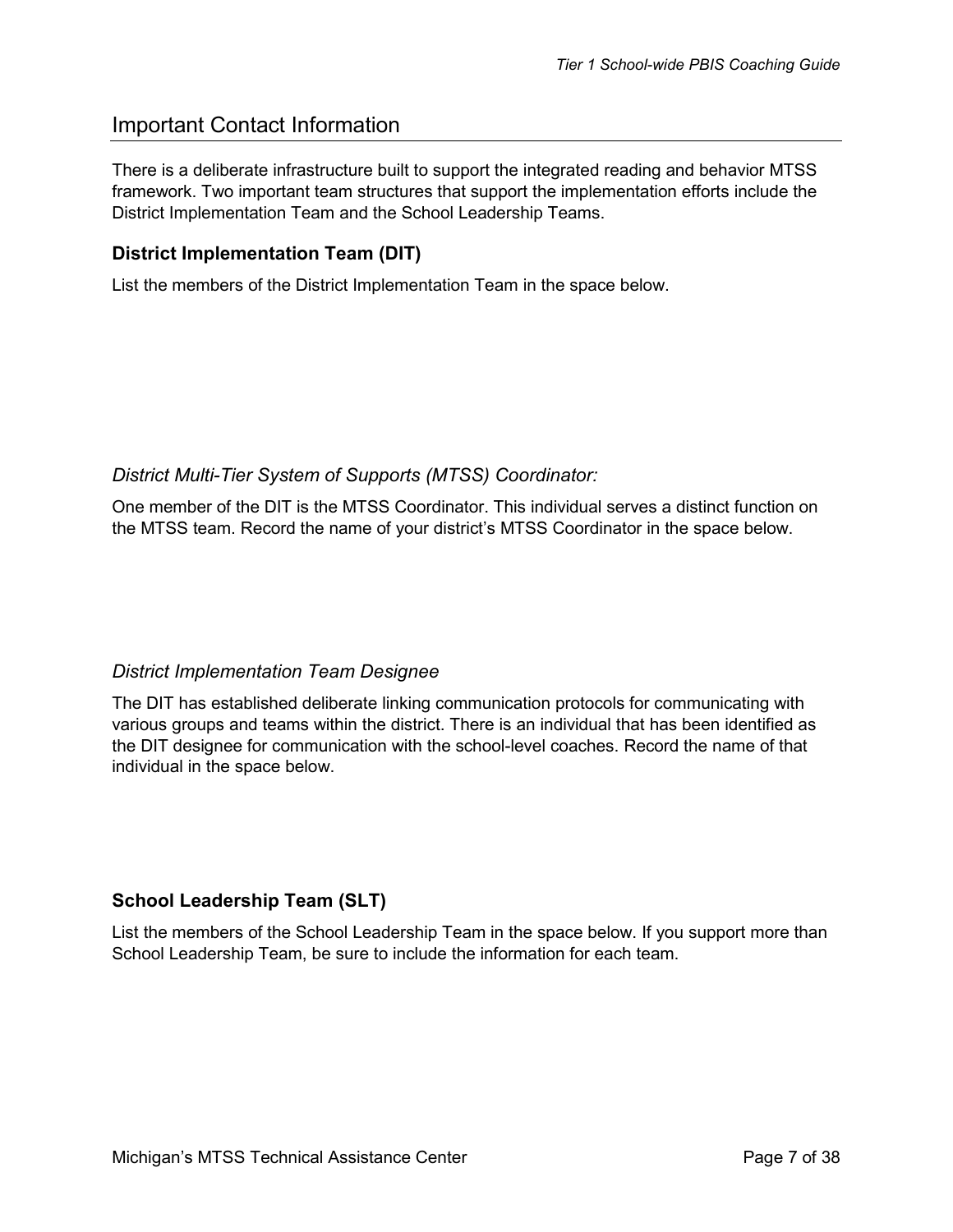### <span id="page-7-0"></span>**TA Center Staff Member Providing Behavior Data Coordination:**

Record the name of the MIBLSI staff member who is assigned to provide Behavior data coordination support to your district. This includes support for PBIS Assessment Coordination, School-wide Information System (SWIS) Facilitation, and SWPBIS Tiered Fidelity Inventory Facilitation.

### <span id="page-7-1"></span>Important Dates

### <span id="page-7-2"></span>**School Leadership Team Meetings:**

List the dates for the monthly School Leadership Team (SLT) meetings in the space below.

### <span id="page-7-3"></span>**Training Dates**

Please write in the date next to each training topic listed below:

- Tier 1 School-wide PBIS Day 1
- Tier 1 School-wide PBIS Day 2
- Tier 1 School-wide PBIS Day 3
- Tier 1 Class-wide PBIS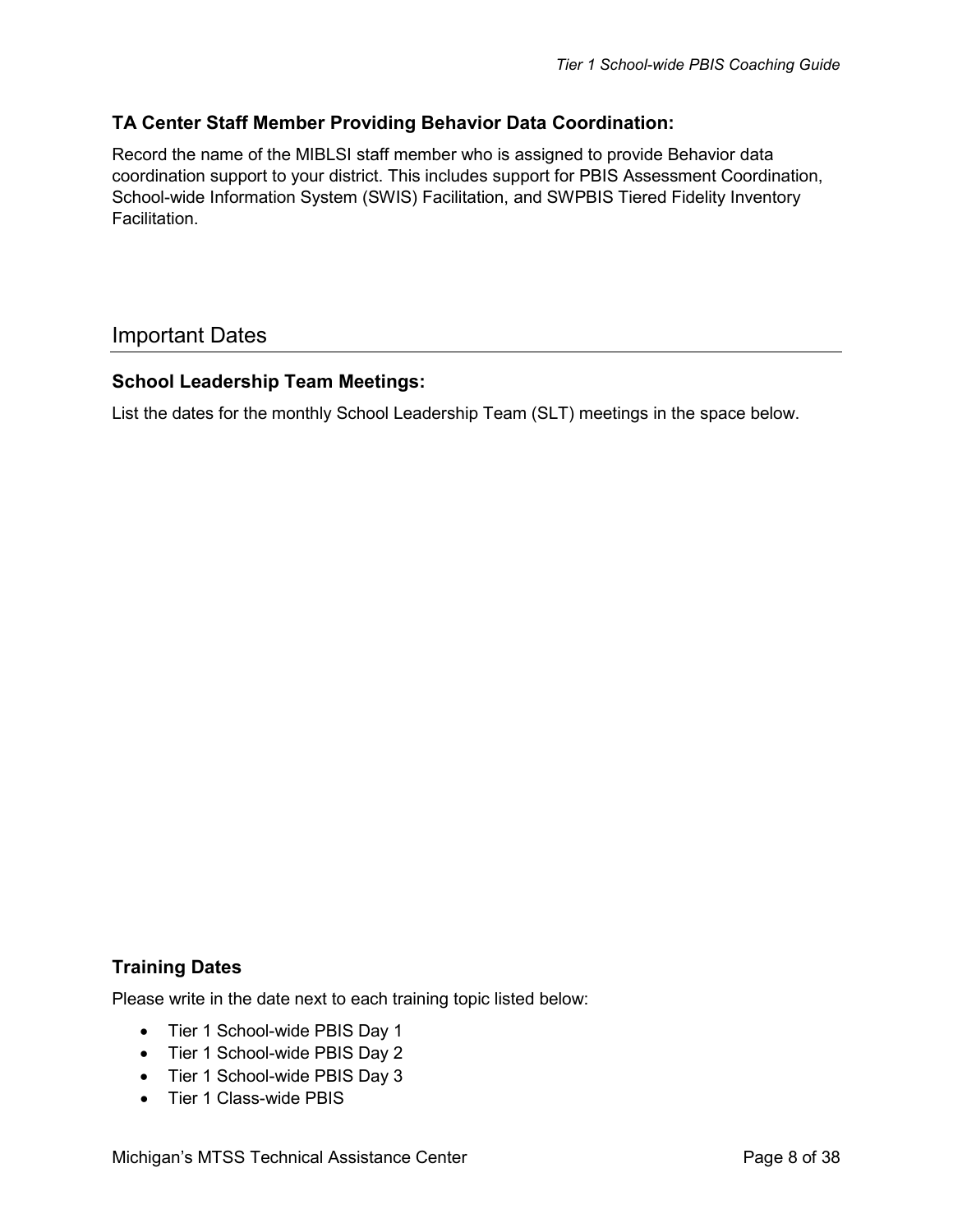### <span id="page-8-1"></span><span id="page-8-0"></span>**January**

- □ Complete the prework activities on the SWPBIS Day 1 Remote Learning Training Plan prior to the SWPBIS Day 1 School Leadership Team training
- □ Attend SWPBIS Day 1 School Leadership Team training
- □ Complete the prework activities on the SWPBIS Coaching Support Session Remote Learning Training Plan prior to the SWPBIS Coaching Support Session
- □ Attend School-wide PBIS Coaching Support Session
- □ Schedule Office Hour with trainer to support SLT postwork
- □ Work with your School Leadership Team to complete postwork activities from Day 1 training (assignments are listed on the Remote Learning Training Plan)
- $\Box$  Actively participate in the monthly School Leadership Team Meeting
- $\Box$  Meet with the building principal and Behavior Data Coordination from the TA Center prior to Tier 1 School-wide PBIS Day 2 to review the SWIS Readiness Checklist (with each school), schedule time for the SWPBIS TFI Tier I Walkthrough, and schedule time for the Tier I SWPBIS TFI administration with the School Leadership Team

### <span id="page-8-2"></span>**February**

- $\Box$  Complete the prework activities on the SWPBIS Day 2 Remote Learning Training Plan prior to the SWPBIS Day 2 School Leadership Team training
- □ Attend SWPBIS Day 2 School Leadership Team training
- $\Box$  View the ["TFI Walkthrough Tool Tips"](https://www.pbisapps.org/resource/tfi-walkthrough-tool-tips) video on PBIS Apps website to familiarize yourself with the purpose and structure of the TFI
- $\Box$  Schedule Office Hour with trainer to support SLT postwork
- $\Box$  Work with your team to complete postwork assignments from Day 2 training (assignments are listed in the Remote Learning Training Plan)
- $\Box$  Meet with the School Leadership team and Behavior Data Coordinator from the TA Center prior to Day 3 to:
	- $\Box$  Review and complete the SWIS Readiness tasks that need to be completed prior to Day 3 (e.g., working with staff to define problem behaviors)
	- □ Complete Tier I of the SWPBIS Tiered Fidelity Inventory
	- $\Box$  Assist with generating the Scale, Subscale, and Items reports for SWPBIS TFI from PBIS Assessment
- $\Box$  Actively participate in the monthly School Leadership Team meeting
- <span id="page-8-3"></span> $\Box$  Print the School-wide PBIS Tiered Fidelity Inventory reports from PBIS Apps and bring to the Day 3 training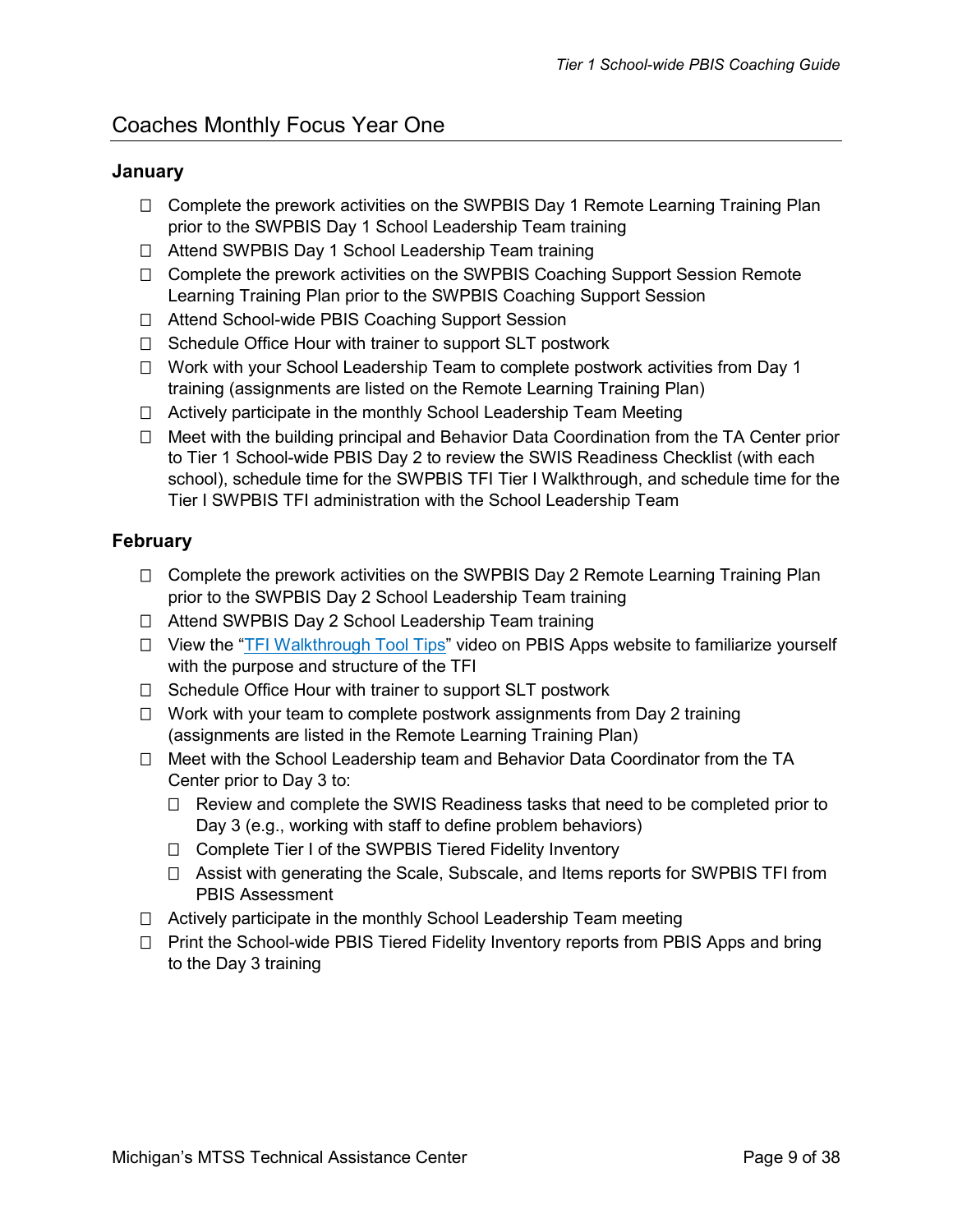### **March**

- $\Box$  Complete the prework activities on the SWPBIS Day 3 Remote Learning Training Plan prior to the SWPBIS Day 3 School Leadership Team training
- □ Attend SWPBIS Day 3 School Leadership Team training
- $\Box$  Actively participate in the monthly School Leadership Team meeting
- $\Box$  Schedule Office Hour with trainer to support SLT postwork
- $\Box$  Work with your team to complete postwork from Day 3 training prior to the Tier 1 Classroom PBIS training
- $\Box$  Work with the Behavior Data Coordinator from the TA Center to ensure individuals who will be responsible for SWIS data entry and report generation are registered to attend the Swift at SWIS training (this should include the building principal)

### <span id="page-9-0"></span>**April**

- $\Box$  Attend the Tier 1 Classroom PBIS training (this could take place in April or May)
- □ Actively participate in the monthly School Leadership Team meeting

### <span id="page-9-1"></span>**May**

- $\Box$  Actively participate in the monthly School Leadership Team meeting
- $\Box$  Preview the School-wide Reading Model Readiness Activity materials from the District Implementation Team (DIT) training content
- Participate in the [School-wide Reading System Readiness Activity](https://mimtsstac.org/training-materials/integrated-mtss/school-wide-reading-systems-readiness) with full staff for **each school** you are coaching (this could take place in May or June)

### <span id="page-9-2"></span>**June**

- $\Box$  Actively participate in the monthly School Leadership Team meeting
- $\Box$  Finalize the plans for the fall "Kick-Off"
- □ Review with the Behavior Data Coordinator from the TA Center and each principal the fall activities for initial implementation of SWIS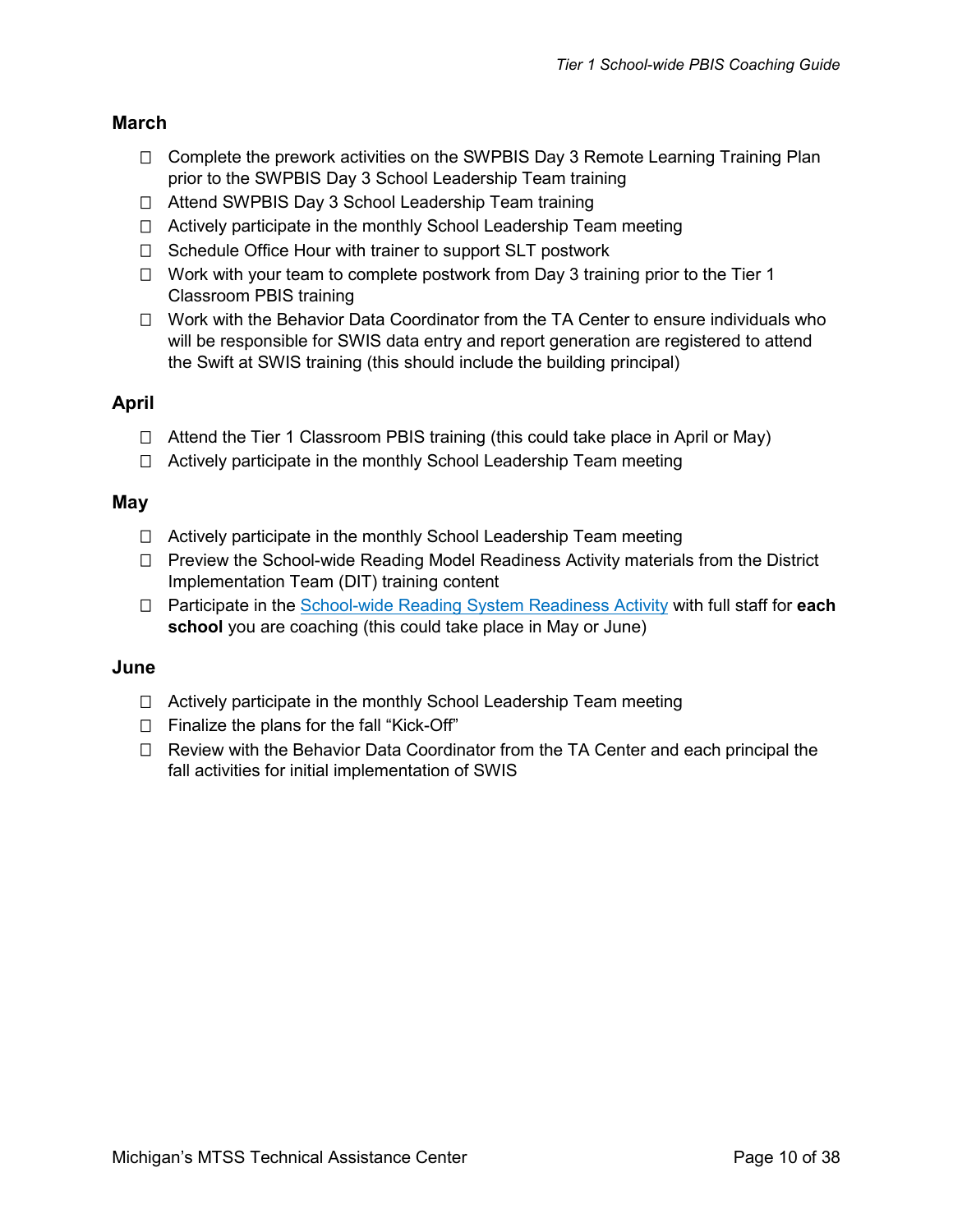### <span id="page-10-0"></span>Tier 1 Elementary School-wide Positive Behavioral Interventions & Supports Training Series

### <span id="page-10-1"></span>**Outline and Activities for Day 1:**

What is this work?

• Defining the goal of this work

Introduction to Positive Behavioral Interventions and Supports (PBIS)

- Defining School-wide Positive Behavioral Interventions and Supports (SWPBIS)
- Overview of what implementation of SWPBIS looks like in a school
- Centering Equity within SWPBIS Implementation

School Leadership Team Functioning

- Define the purpose of the School Leadership Team (SLT)
- Involving students on the school leadership team
- Involving families in the work of installation and initial implementation of SWPBIS
- Structuring the SLT for success
- Designating time to work with staff on the installation of SWPBIS
- Plan for communicating with students and families around the work of SWPBIS

Determining the Compelling Why & Staff Buy-In

- Identify a critical data point to create a sense of urgency for the work of SWPBIS
- Address staff buy-in for the work of SWPBIS

Developing School-wide Expectations

- Understand the critical features of School-wide Expectations
- Review examples of School-wide Expectations from Michigan schools
- Decide on an approach to developing your school's school-wide expectations

Wrap & Up and Next Steps

• Communication with the District Implementation Team

### <span id="page-10-2"></span>**Outline and Activities for Day 2:**

Behavior Matrix

- Understand the purpose of a behavior matrix
- Understand the critical features of behavior matrix
- Review examples of behavior matrices from Michigan schools
- Decide on an approach to developing your school's behavior matrix
- Determining how to include multiple and diverse stakeholders in the development of the school's behavior matrix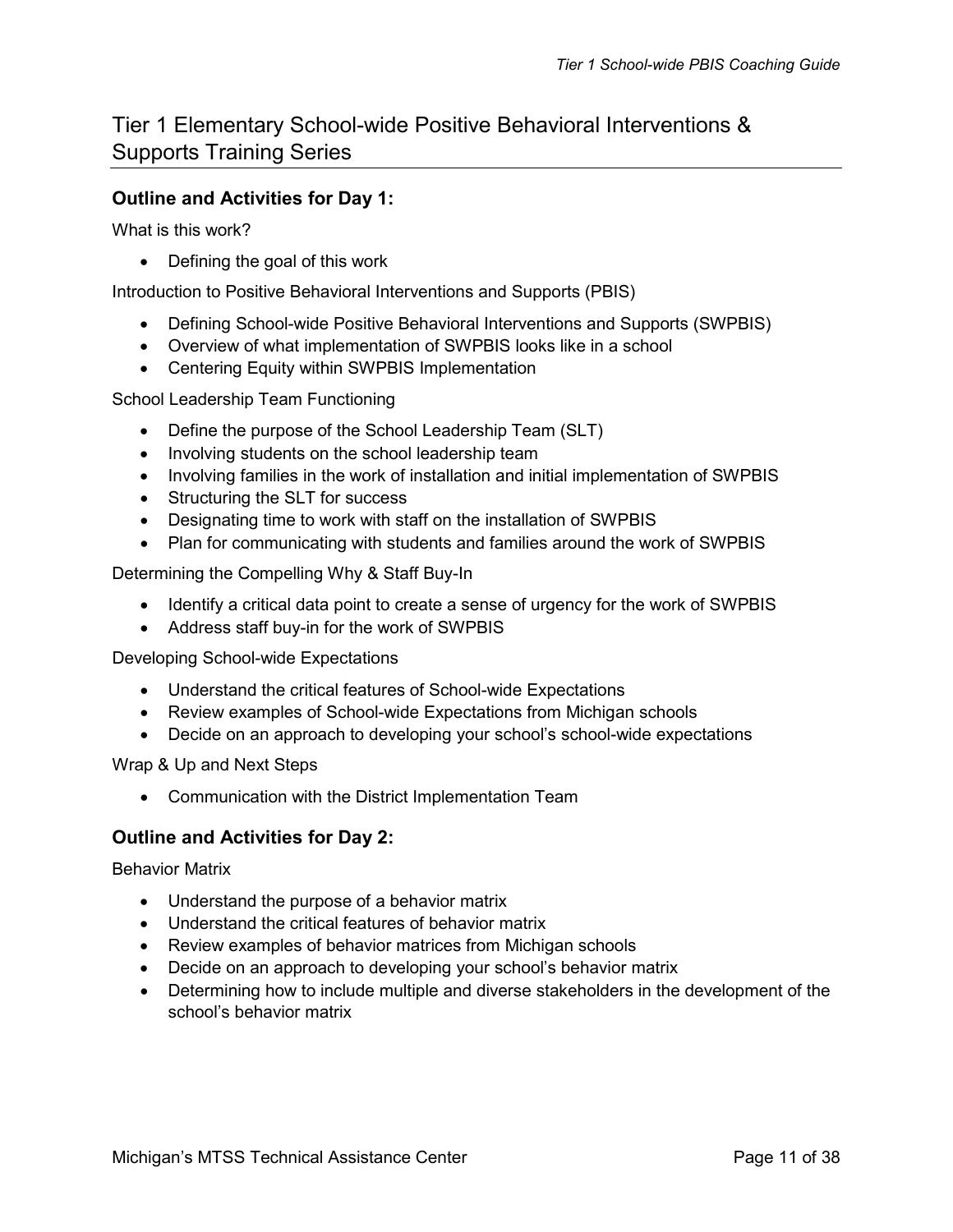Teaching Expectations

- Understand why we teach behavior expectations
- Create a plan for developing lesson plans for teaching school-wide expectations with staff involvement and input
- Plan for developing a schedule for teaching and re-teaching behavior expectations

Data Sources for Positive Behavioral Interventions and Supports (PBIS)

- Review two measures for data-based decision making
- Introduction to School-wide PBIS TFI
- Introduction to discipline data as a data source

Monitoring Behavior

- Understanding why monitoring behavior is a "big idea" of PBIS
- Describe active supervision and consider current practices
- Decide on how to develop a plan for monitoring behavioral expectations with input from staff

Wrap Up & Next Steps

• Communication with the District Implementation Team

### <span id="page-11-0"></span>**Outline and Activities for Day 3:**

Understanding Tiered Fidelity Inventory Reports

• Review the Tier I Scale Report and Subscale Report from the SWPBIS TFI

Adolescent Brain

• Understand how the adolescent brain develops and identify implications for the work of SWPBIS related to acknowledgements and corrections

#### Acknowledgement System

- Understand the critical features of an acknowledgement system and how to use acknowledgement system
- Address common philosophical differences related to acknowledgement systems
- Review examples of Acknowledgement Systems from Michigan schools
- Create a plan for developing your school's acknowledgement system

Correcting Behaviors Through a Continuum of Responses

- Understand the critical features of continuum of responses to problem behaviors
- Review examples of continuum of responses for correcting behavior from Michigan schools
- Create a plan for developing your school's continuum of responses for correcting behavior errors

Plan for the Kick-Off

• Finalize decisions for holding the kick-off for SWPBIS implementation in the Fall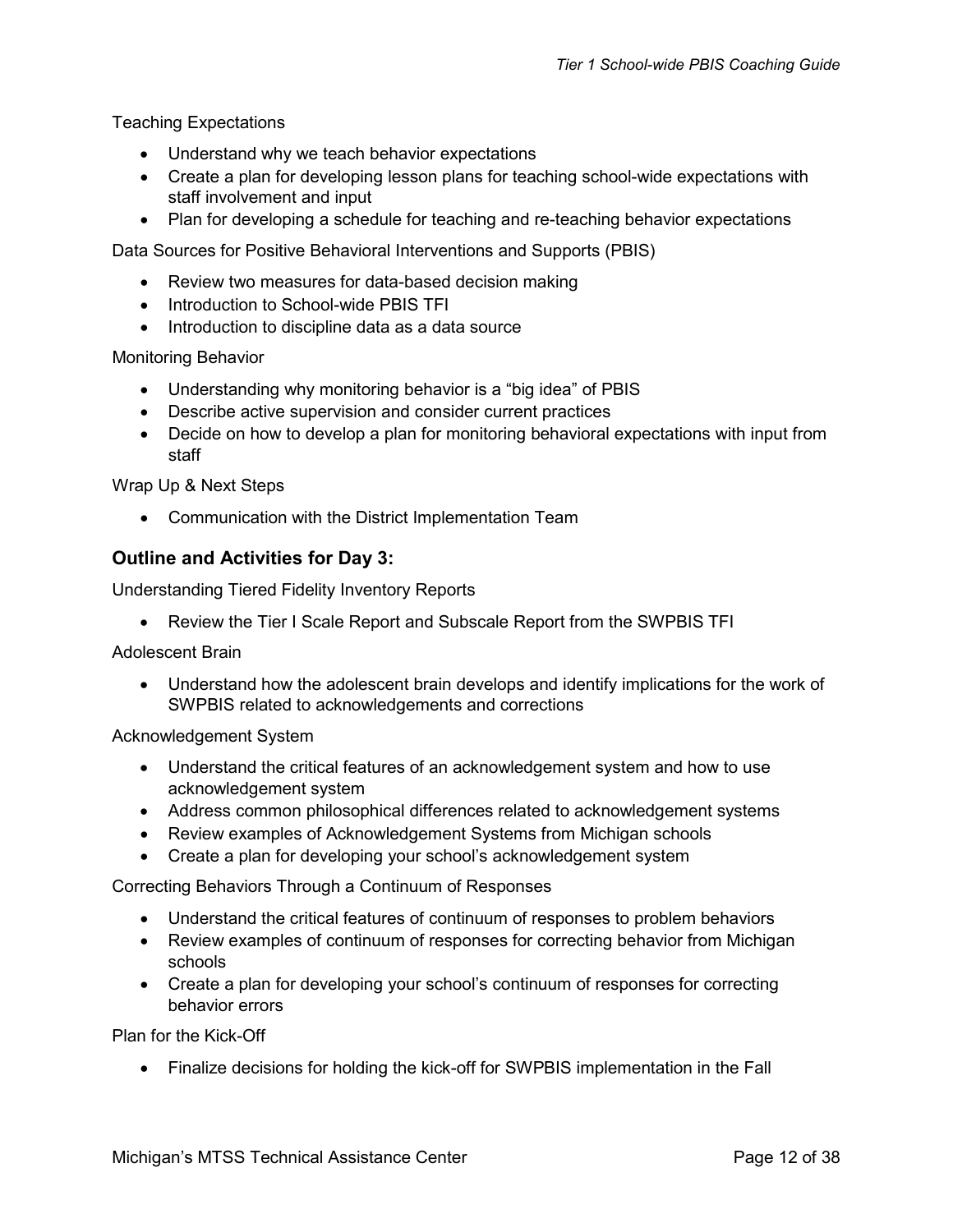### Wrap Up & Next Steps

- Communication with the District Implementation Team
- Previewing the Class-wide PBIS training content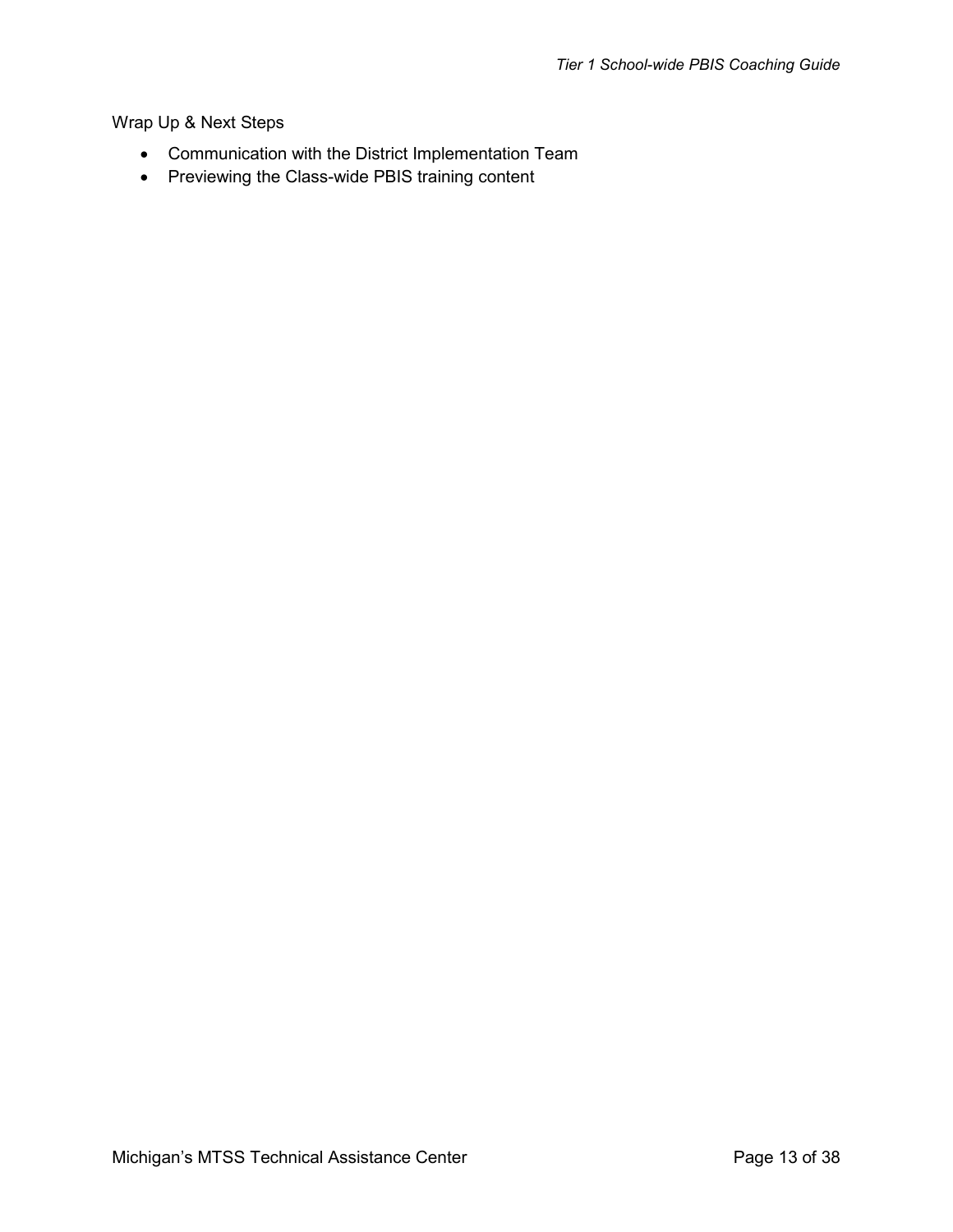### <span id="page-13-0"></span>Critical Features Checklists

For each product associated with the installation and implementation of School-wide PBIS there is a corresponding critical features checklist that can be used to guide the team in the development of the product. The critical features checklist could also be used by a coach as a basis for providing feedback to the School Leadership Team on the products. Each of the critical features checklist is introduced in the training series. We have compiled the entire critical features checklist in your Coaching Guide for your reference. There is also a compilation of videos available as a resource on [Coaching School-wide PBIS Implementation: Critical](https://www.youtube.com/playlist?list=PLagiviFhnZbB5pwIxn6Jo-oR-XbnZllRE)  [Features Checklists](https://www.youtube.com/playlist?list=PLagiviFhnZbB5pwIxn6Jo-oR-XbnZllRE) that describe the critical features checklists and model how a coach might provide feedback to an SLT.

Below is the list of the Critical Features Checklists:

- School-wide Expectations
- Defining School-wide Expectations
- Behavior Expectation Lessons
- Teaching Plan
- Acknowledgment System
- Continuum for Correcting Behavior

### <span id="page-13-1"></span>**Critical Features Checklist for Identifying School-wide Expectations**

When providing feedback on the school building's school-wide expectations, you should be able to identify all of the following critical features. Please use this checklist to provide specific feedback on the building's expectations.

- 3-5 overarching school-wide expectations are developed with 1-3 words per expectations
- Overarching school-wide expectations are comprehensive in scope and apply to ALL people in ALL settings
- Expectations are positively stated
- Expectations reflect the values of the school community
- Expectations are contextually appropriate (age, level, culture)

### <span id="page-13-2"></span>**Critical Features Checklist for Defining School-wide Expectations**

When providing feedback on defining the school building's school-wide expectations, you should be able to identify all of the following critical features. Please use this checklist to provide specific feedback on the building's expectations.

- A behavior matrix is developed, which includes the 3-5 broad expectations and all of the settings in the school
- Each of the school-wide expectations is defined by what it should look like in each specific setting (in specific and observable terms)
- The defined behaviors are described in a concise and positive manner and tell the students what to do, not what not to do
- There is a plan for communicating expectations to parents and other stakeholders
- Expectations are visible in a variety of ways throughout the school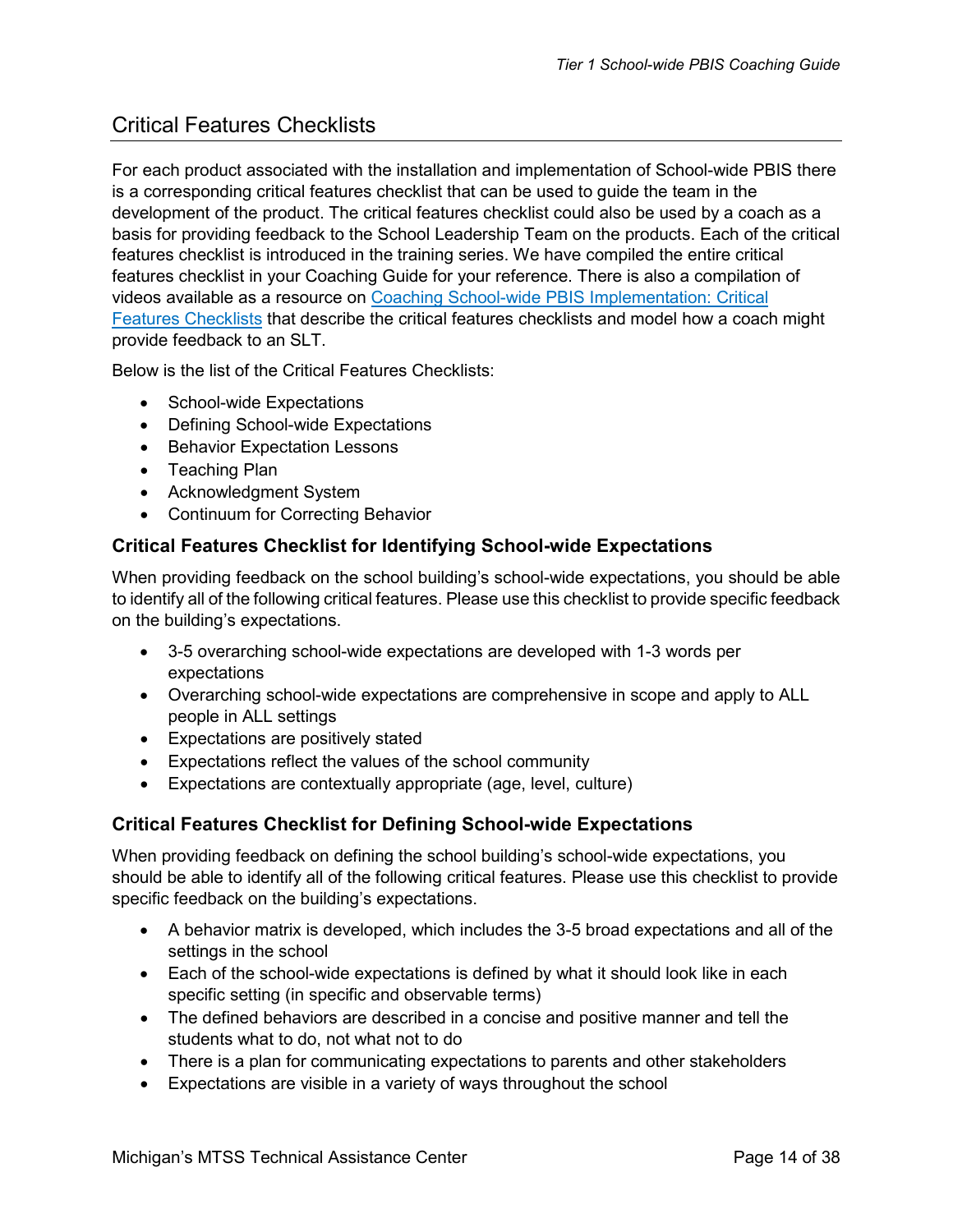### <span id="page-14-0"></span>**Critical Features Checklist for Behavior Expectation Lessons**

When observing a Behavior Expectation Lesson, you should be able to see and/or hear specific features. As you observe the behavior expectation lesson, check the box next to each critical feature that you see or hear. Leave the box blank if you do not see or hear the feature during the lesson.

- The behavior expectation or rule to be taught is clearly identified
- The lesson is being taught in the location (i.e., cafeteria expectations are being taught in the cafeteria)
- A rationale for why following the rule is provided
- Examples of the expected behavior(s) are provided
- The examples of the expected behavior(s) "fit" the general case of what is the expected behavior
- Non-examples of the expected behavior(s) are provided and demonstrated by adults (not students)
- The non-examples provided are more similar to examples of expected behavior rather than outrageous non-examples and are typical of what students do when they are not engaged in the expected behavior
- The lesson provides opportunities for students to practice and build fluency with the expected behavior(s)
- Students are acknowledged for demonstrating expected behavior(s)

### <span id="page-14-1"></span>**Critical Features Checklist for Teaching Plan**

When providing feedback on the school leadership team's plan for teaching behavior expectation lessons, you should be able to identify all of the following critical features. Please use this checklist to provide specific feedback on the plan for teaching lessons.

- Lesson plans are developed for all settings in the school
- A method(s) for teaching the lessons is established (i.e. direct instruction, PowerPoint presentations, role play, assemblies, videos)
- A written schedule for teaching the expectations is established that includes the following:
	- When will the lessons initially be taught?
	- Which staff will teach the lessons to ensure all students receive the instruction?
	- What day of the week? What time(s)?
- A method and schedule for reviewing school-wide expectations with refresher or booster trainings is established (daily/weekly announcements, behavior quizzes, passports)
- All materials needed for teaching lessons are created and distributed to staff
- A review of the completed materials & teaching schedule with the whole staff is scheduled
- Staff practice at teaching the lessons is scheduled
- A plan to ensure behavior lessons are being taught is developed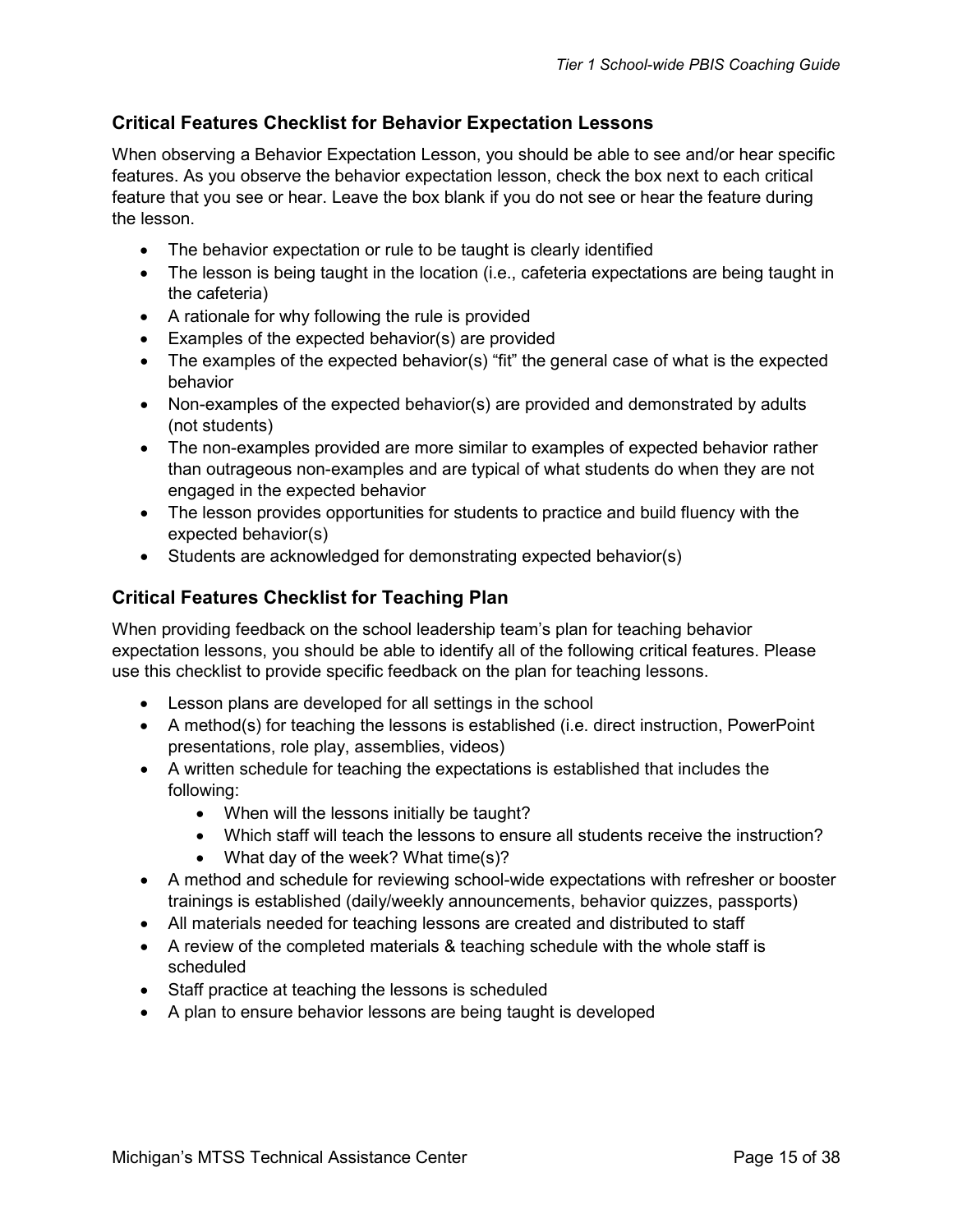### <span id="page-15-0"></span>**Critical Features Checklist for Acknowledgement Systems**

When providing feedback on the school's acknowledgement system, you should be able to identify all of the following critical features. Please use this checklist to provide specific feedback on the building's acknowledgement system.

- A written school-wide plan for acknowledging student behavior is developed collaboratively with staff (i.e. acknowledgement chart, hierarchy of rewards)
- Behaviors that should be acknowledged are defined on the behavior matrix
- ALL students have access to school-wide rewards and recognition, including student who display high amounts of problem behaviors
- The staff is committed to use a 4:1 ratio of positive acknowledgment to correction
- Staff provide input into the creation of acknowledgement materials and a plan for creating materials is developed
- A distribution process for materials is established (i.e. How do staff request more? Where are they located?)
- A redemption process for acknowledgements is developed, if this is a component of the written school-wide plan for acknowledging student behavior
- Celebrations are planned and developed, both school-wide for ALL and as recognition for some
- A plan for acknowledging staff behavior is developed

### <span id="page-15-1"></span>**Critical Features Checklist for System for Correcting Behavior Errors**

When providing feedback on the school's system for correcting behavior errors, you should be able to identify all of the following critical features. Please use this checklist to provide specific feedback on the school's system for correcting behavior errors.

- Problem behaviors are defined in observable and measurable terms
- Problem behaviors have been categorized into those considered to be minor and major and there is written documentation of this process
- Major problem behaviors have been further categorized into staff-managed and officemanaged and there is written documentation of this process
- Consequences for problem behaviors have been clearly defined into a continuum of responses (from least intense to most intense responses)
- Options to allow classroom instruction to continue when problem behavior occurs are identified
- Procedures are in place for handling emergency and/or dangerous situations
- The system (all of the above components) for correcting behavior is written down and available to all staff
- There is a plan for training new staff in this system and periodically retraining existing staff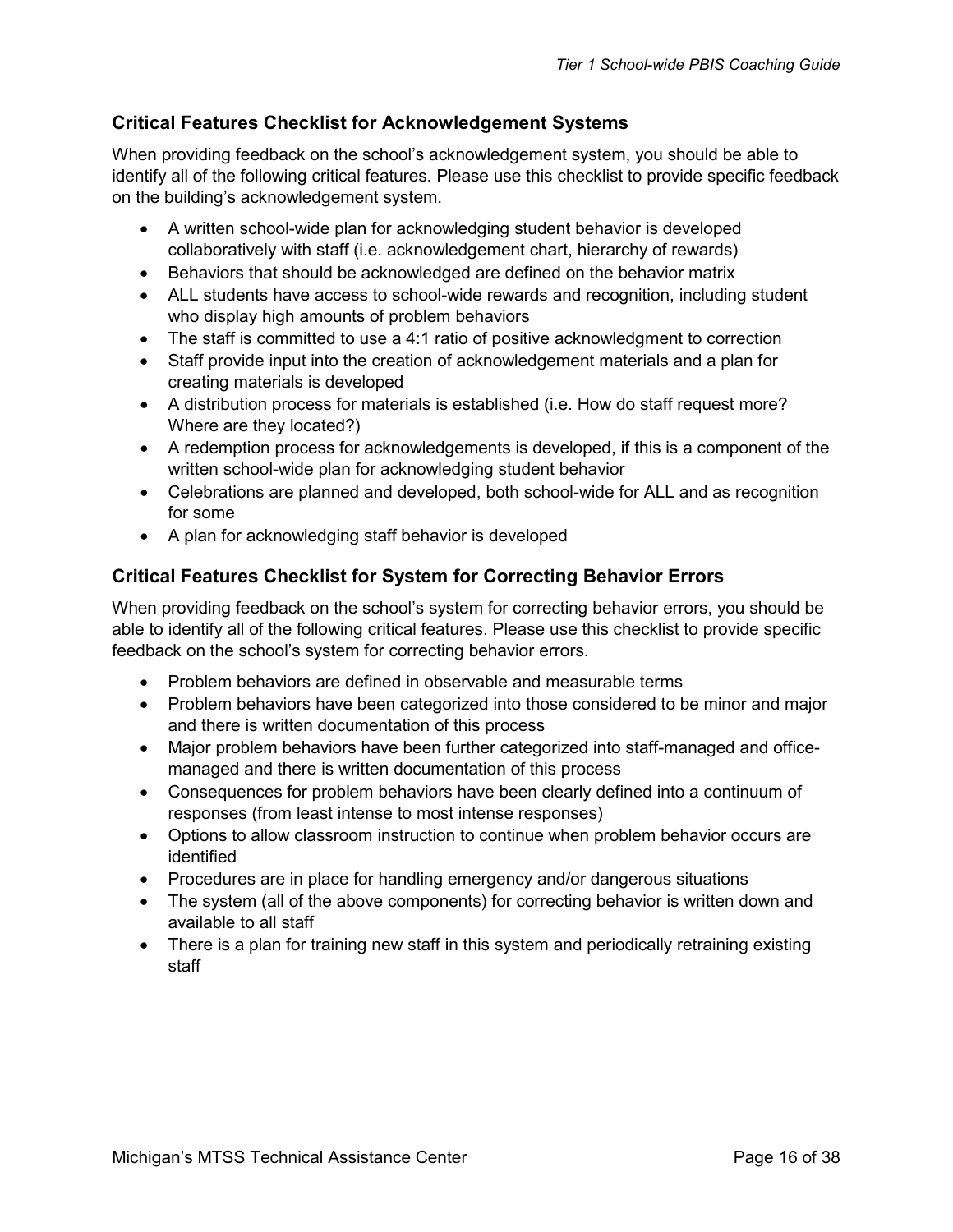### <span id="page-16-0"></span>Core Constructs of Equity



**Record an elevator speech on the Core Constructs of Equity and how it applies in the context of your school(s) setting:** 

### <span id="page-16-1"></span>**Key Questions to Center Equity in PBIS Implementation**

- 1. Do we have access and representation of diverse perspectives when we are making decisions?
- 2. How are our identities, lived experiences, and social and cultural influences impacting our decisions/practices and do those support students from different experiences?
- 3. Will this decision/practice privilege some groups of people and de-emphasize other groups?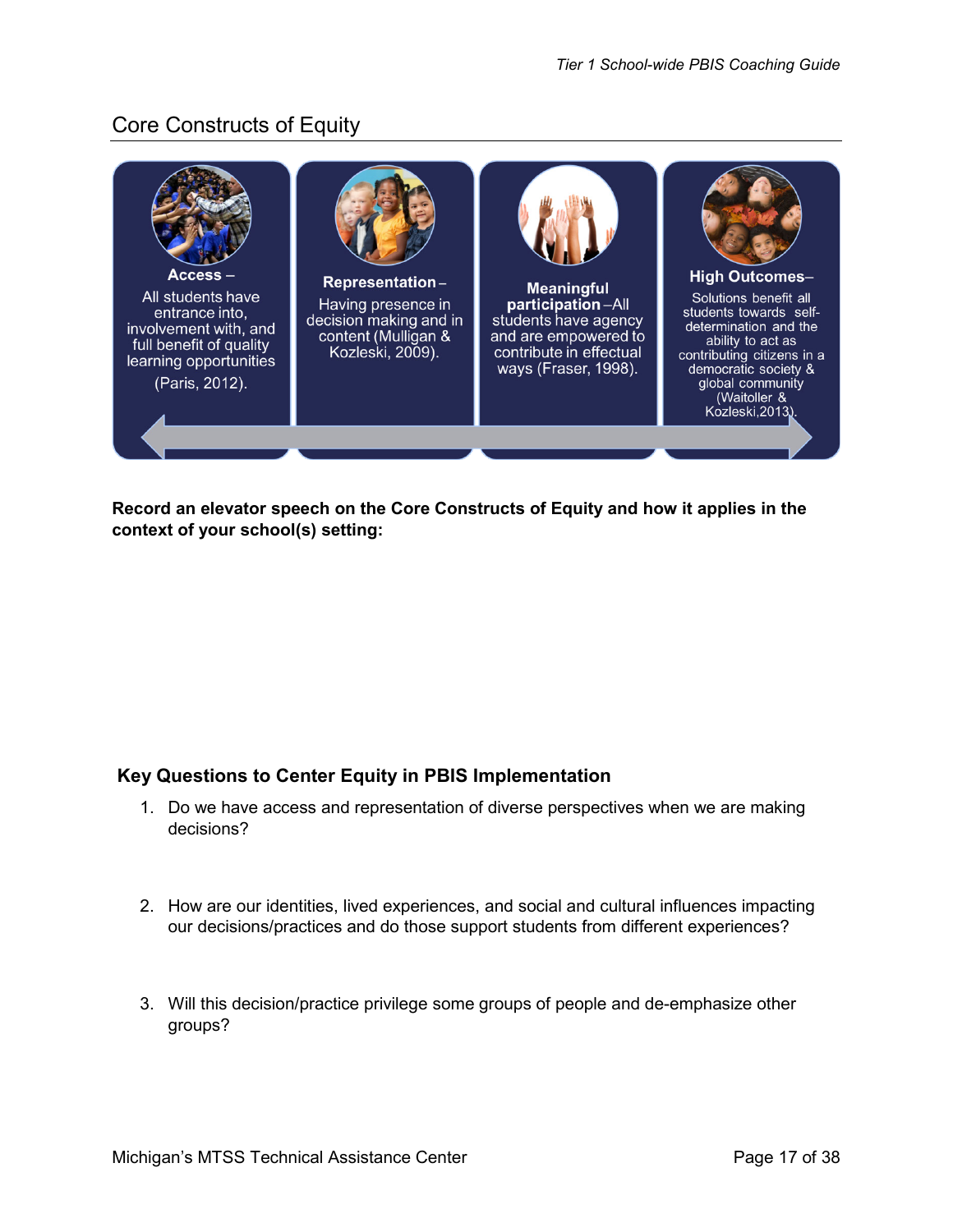### <span id="page-17-0"></span>Identity Wheel Activity



Adapted for use by the Program on Intergroup Relations and the Spectrum Center, University of Michigan. Resource hosted by LSA Inclusive Teaching Initiative, University of Michigan [\(http://sites.lsa.umich.edu/inclusive-teaching/\)](http://sites.lsa.umich.edu/inclusive-teaching/).; Great Lakes Equity Center 2018

- To the extent that you feel comfortable, share how you identify based on the element of social identities listed on the Social Identity Wheel.
- Identify what power and privilege and/or marginalization comes with each identity.
- Using the So*cial Identity Wheel* as a reference, select at least two questions from the group of prompts below to reflect on and discuss.
- 1. What elements of your identity (i.e. identity markers) do you think people first notice about you? Why do you think this is so?
- 2. What elements of your identity have your received ongoing affirmation? In what ways have you been affirmed?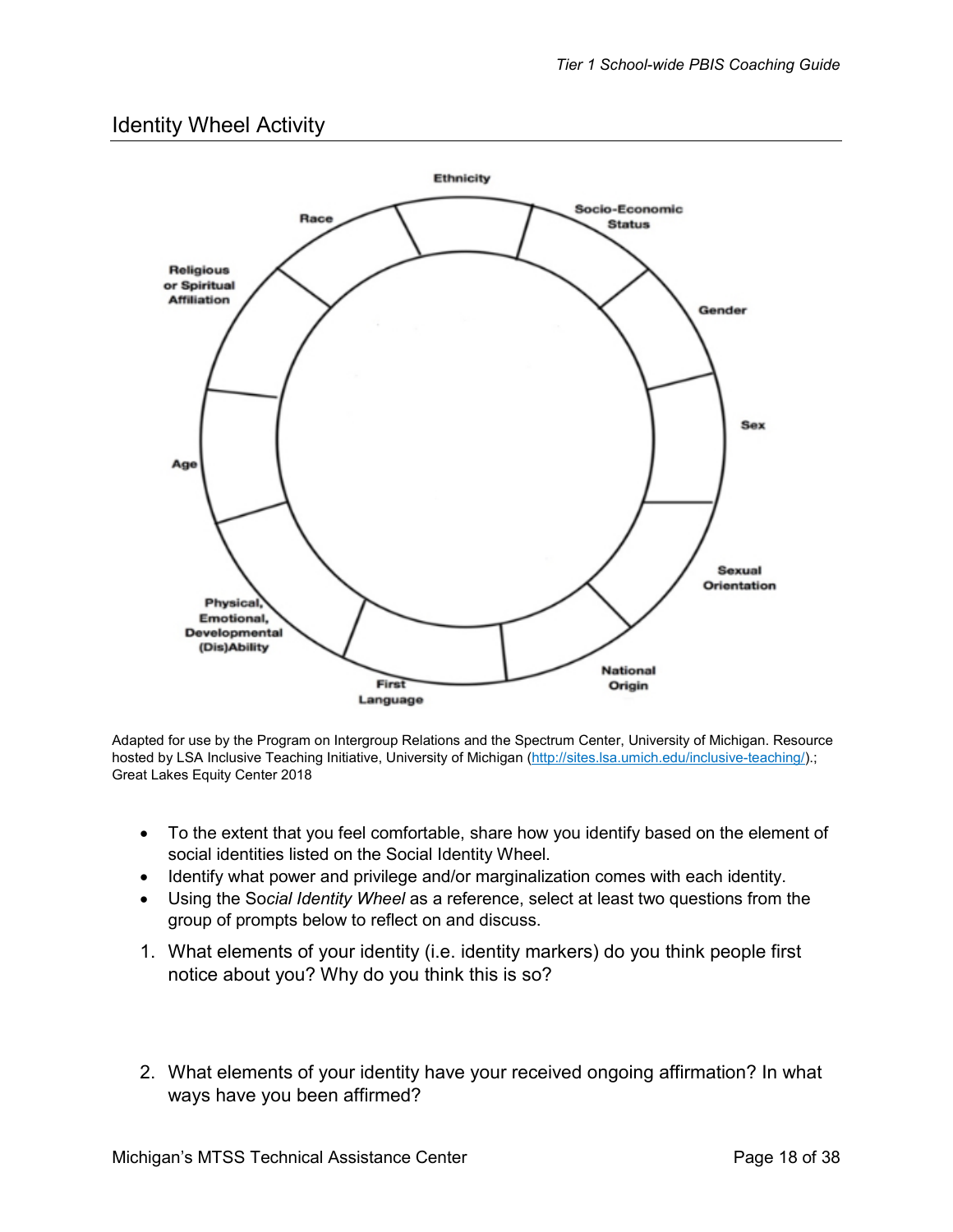- 3. What elements of your own identity have the strongest effect on how you perceive yourself? Why?
- 4. What element of your identity do you feel most vulnerable in relation to engaging with others in society, your community, your school? How so?
- 5. What elements of other people's identities do you notice first?
- 6. How does the importance of various elements of your identity change in relationship to different situations or contexts for example: at your school, when writing, interacting with co-workers, etc.
- 7. What elements of your own identity you would like to learn more about? Why?

Safe and Inclusive School's Framework (Midwest and Plains Equity Center 2018; Skelton, S. M., Chen, S., & Warren, C. 2015, February 25.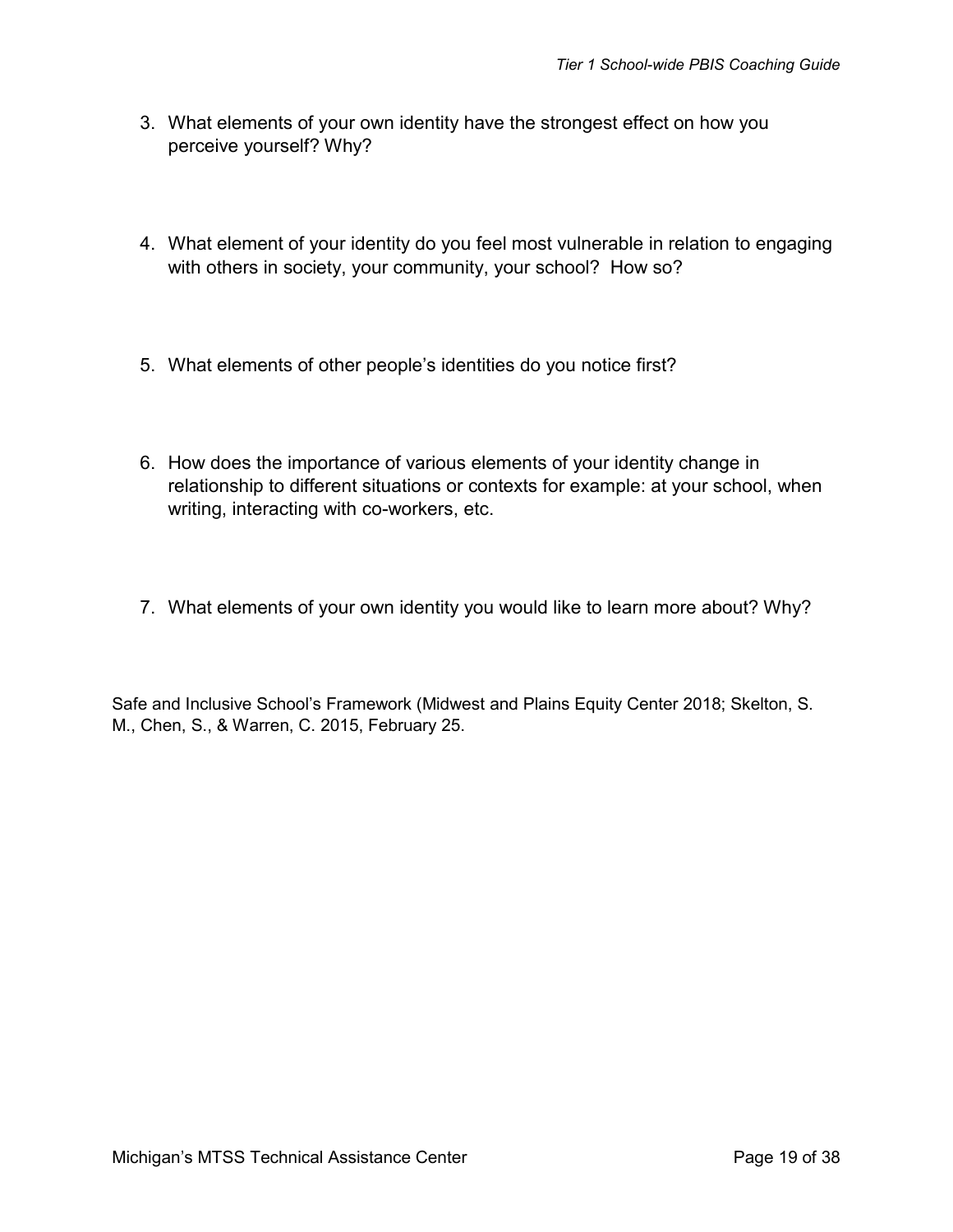### <span id="page-19-0"></span>Key Terms Related to Educational Equity

The following provides definitions to key terms related to educational equity and draws from work of the [Midwest and Plains Equity Assistance Center.](https://greatlakesequity.org/)

**Identity Markers:** Ways we identify ourselves or are identified by others, i.e., race, ethnicity, language, gender, sexual orientation, religion, income, national origin, etc.

**Access:** All members of the educational community should have entrance into, involvement with, and full participation of resources, conversations, initiatives, and choices which are attentive to heritage and community practices (Paris, 2012).

**Assimilation:** The process through which a group gradually adopts the characteristics, customs, and attitudes of the prevailing culture.

**Critical Consciousness:** The willingness and ability to see how power and privilege are at work to systematically advantage some while simultaneously disadvantaging others (Radd & Kramer, 2013).

**Cultural Mismatch:** Dominant culture typically influences all functions of school that often unintentionally excludes the voices of historically marginalized children and their experiences (Riddle, 2014; Fruchter, 2007; Noguera, 2003; Valenzuela, 1999).

**Culturally Sustaining:** "The term culturally sustaining…requires that [educators] support young people in sustaining the cultural and linguistic competence of their communities while simultaneously offering access to dominant cultural competence…[it] has as its explicit goal supporting multilingualism and multiculturalism in practice and perspective for students and teachers" (Paris, 2012, p. 95).

**Equality:** Derived from the concept of fairness as uniform distribution, where everyone is entitled to the same level of access and can avail themselves if they so choose. But when a society is stratified into poles of advantage and disadvantage, with the inevitable consequences of privilege and exclusion, the promise of equal access to the discourses necessary for democratic participation rings hollow (Kranich, 2001).

**Equity:** When some are excluded or lack the knowledge, income, equipment, or [resources] necessary to participate fully in public discourse, they must overcome obstacles to access in order to ensure fairness. In other words, fairness also demands remedies to redress historic injustices that have prevented or diminished access in the first place in order to maximize opportunities for access experienced by certain groups, a good society commits resources to level the playing field (Kranich 2001).

**Educational Equity:** When educational policies, practices, interactions, and resources, are representative of, constructed by, and responsive to all people such that each individual has access to, can participate, and make progress in high-quality learning experiences that empower them towards self-determination and reduces disparities in outcomes regardless of individual characteristics and cultural identities (Fraser, 2008; "Great Lakes Equity Center," 2012).

**Equitable Learning Environments:** Shifting onus away from focusing on students toward systems. Systems that center and value multiple perspectives and lived experiences as worthy.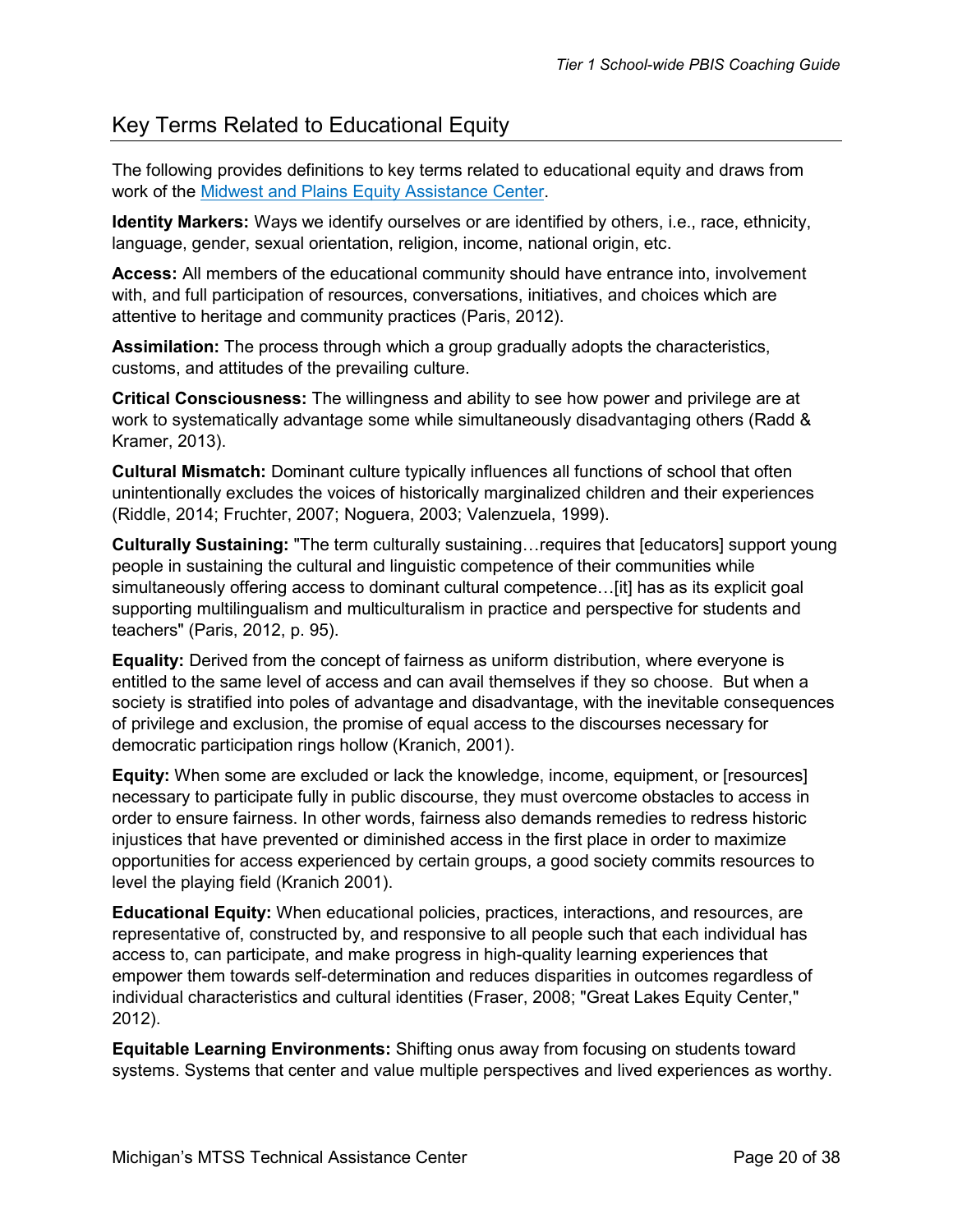**High Outcomes:** Efficacy of solutions benefit all towards self-determination and the ability to act as contributing citizens in a democratic society and global community (Waitoller & Kozeski, 2013).

**Historically Underserved Populations:** Populations that have not historically been considered part of the dominant culture in the United States (Sleeter, 2007).

**Meaningful Participation:** Agency and voice are afforded to all members of a community by intentionally centering members who have been historically on the margins, including, but not limited to people living in under-resourced communities, people with dis/abilities, as well as racially, ethnically, and linguistically diverse individuals. Multiple perspectives are pursued and valued (Fraser, 1998).

**Minoritized Groups:** Groups that are different in race, religious creed, nation of origin, sexuality, and gender and as a result of social constructs have less power or representation compared to other members or groups in society.

**Privilege:** Refers to any advantage that is unearned, exclusive, and socially conferred (Johnson, 2005).

**Representation:** Providing and having adequate presence of all when decision and choice making to examine the patterns of underlying beliefs, practices, policies, structures, and norms that may marginalize specific groups and limit opportunity (Mulligan & Kozleski, 2009; Chen et al., 2014).

**Self-Awareness:** Is the recognition of one's social identities and the ways in which those identities interact to shape a sense of self and experience (Goodman, 2011).

**Self-Examination:** Is excavating how one's identities inform their understandings of and experiences with complex social problems (Mitchell, 2007).

**Subtractive Schooling:** A form of schooling that systematically strips historically marginalized students of their language, culture, and academic wellbeing through the assimilation to the dominant culture (Valenzuela 1999).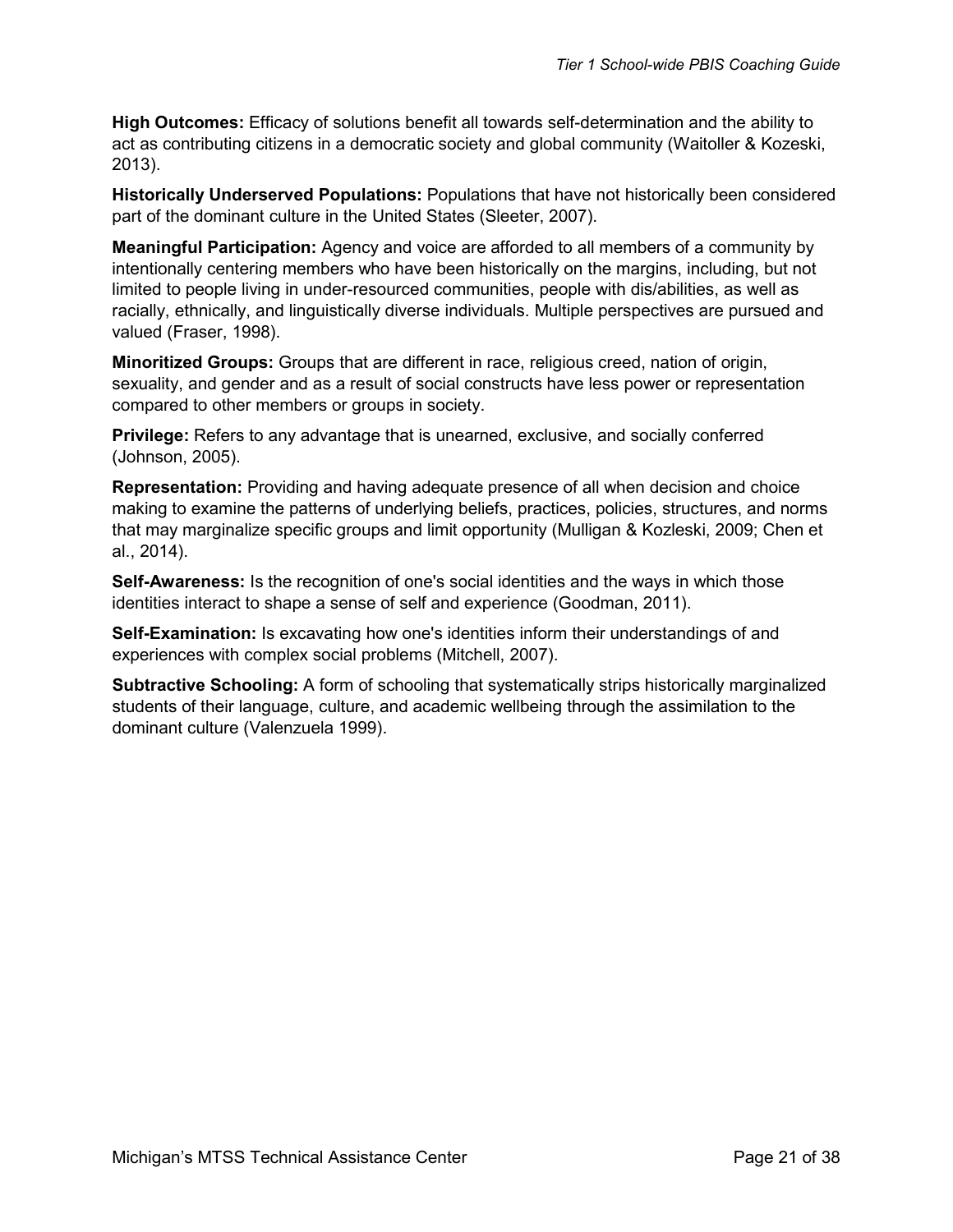### <span id="page-21-0"></span>Best Practice: Four Functions of Effective Coaching

Original article published in the Fall/Winter 2015 edition of the PBIS Assessment Coordinator Newsletter put out by [PBISApps.](http://pbisapps.org/)

Too often we think of coaches as cheerleaders providing encouragement as we work our way toward improving and sustaining our implementation. While encouragement is part of the coach's role, it doesn't fully describe the heart of what good coaching entails. Michelle Massar, a second-year SPED PhD student at the University of Oregon, wanted to know more about what constitutes good coaching and what kind of impact good coaching has on a school's SWPBIS implementation. She found when coaches delivered four key functions for effective coaching all schools sustained their SWPBIS implementation between years one and two and, in some cases, significantly improved up on it.

We know good coaching leads to sustained implementation, but what qualifies as good coaching? Michelle offers up these four functions as a way for you to ask yourself: Do I do this, too?

#### <span id="page-21-1"></span>**Function: Prompting**

*Definition:* A process to promote the use of trained skills under naturally occurring conditions, typically emphasizing when a skill should be used.

*Examples:*

- Email the PBIS facilitator and the PBIS data analyst prior to the team meeting to determine needs and offer assistance.
- Prompt the data analyst and note-taker to complete a SWIS drill down and complete the notes form.
- Offer direct modeling of staff-student interaction in Check-In Check-Out.
- Remind the team to complete the TFI and share data with staff.

### <span id="page-21-2"></span>**Function: Fluency Building**

*Definition:* Opportunities for practice increasing the likelihood of using skills correctly and quickly in naturally occurring conditions.

#### *Examples:*

- Work with the administrator to establish the meeting schedule and make sure there are monthly meetings.
- <span id="page-21-3"></span>• Provide staff with the opportunity to practice reviewing data and creating precise problem statements monthly.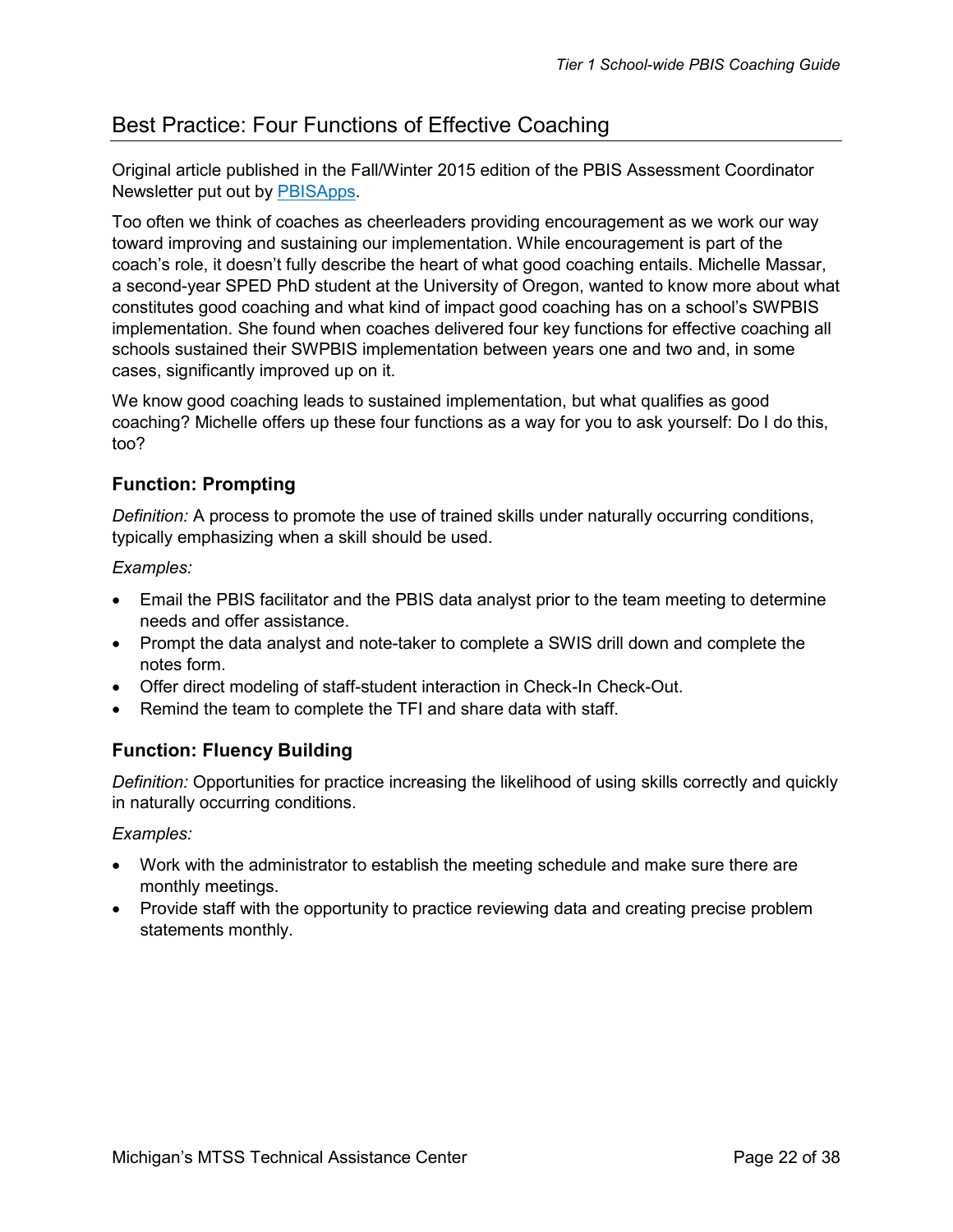### **Function: Performance Feedback**

*Definition:* The process by which direct and specific feedback is provided frequently, contingent on a person's behavior, serving both reinforcing and corrective functions.

*Examples:*

- Provide specific feedback on how the team used data to drive their decisions.
- Offer behavior-specific praise for active participation, using skills related to Team Initiated Problem Solving (TIPS) and rehearsing delivery of information to staff.
- Remind team members of previously learned skills/information and offer opportunities to apply that information or skill when they revert back to their old habits.
- Correct team members when the language used to describe students is not behavioral.

### <span id="page-22-0"></span>**Function: Adaptation**

*Definition:* The modification of how a new skill is applied to fit the social, cultural, and organizational context.

*Examples:*

- Work with administration team to reallocate staff to areas of high need in the building.
- Work with PBIS team members to help a family access community support for behavior needs.
- Help administrators select staff trainings based on school-wide data.
- Survey staff and students to gather data about the behaviors they think are important for success and the best ways to support students to achieve those goals.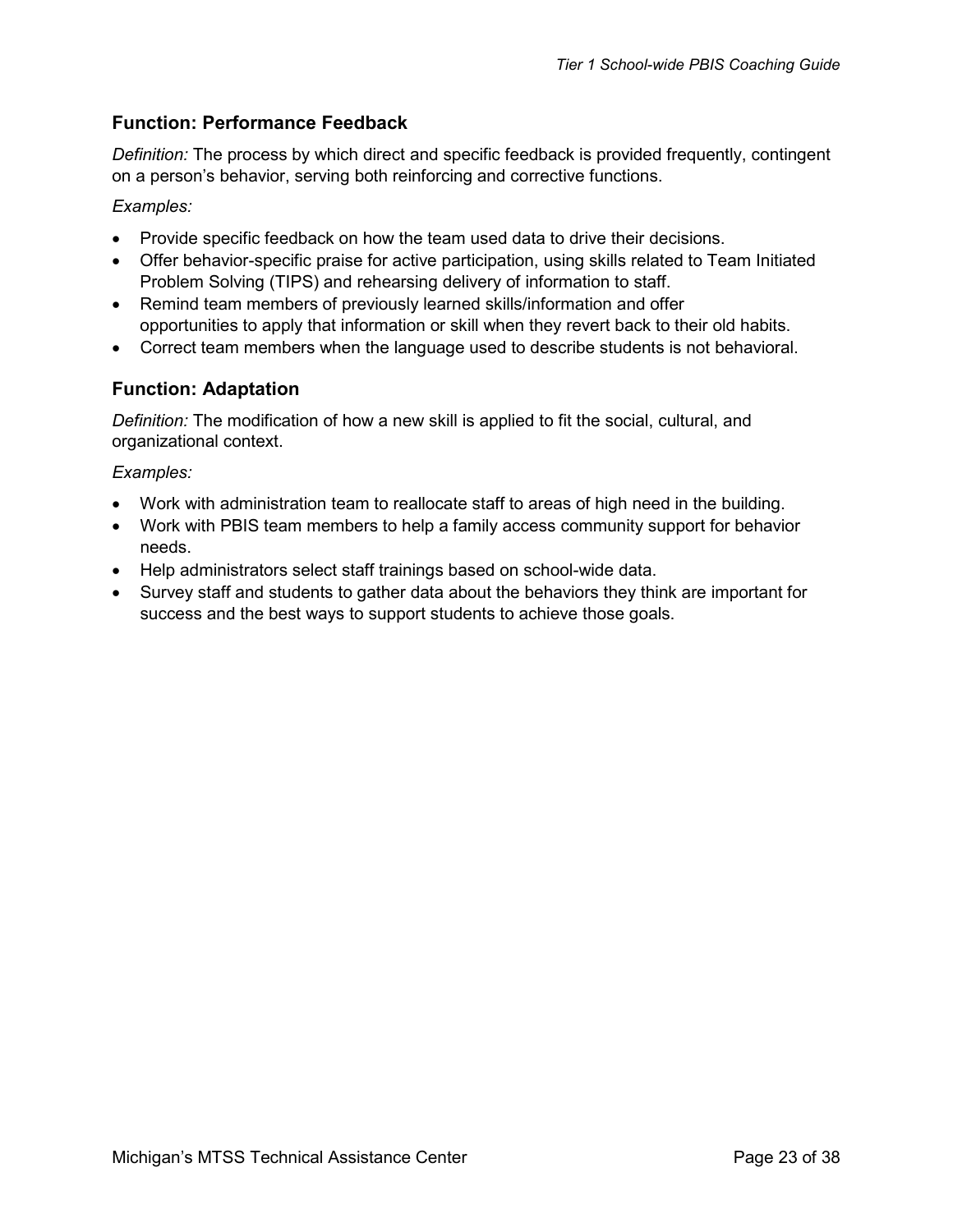### <span id="page-23-0"></span>Follow Up Communication with Principal: Tier 1 School-wide PBIS

Review the following prompts and record talking points to support communication from the coach to the principal after the Coaching Support Session for Tier 1 School-wide PBIS.

### <span id="page-23-1"></span>**Distinguishing Instructional and Systems Coaching**

Use the space provided below to provide a 3-5 sentence summary of the distinction between instructional coaching and systems coaching along with a description of the focus of coaching.

### <span id="page-23-2"></span>**Coaches' Monthly Focus**

Use the space provided below to record the priority items/topics you need to bring back to your school's principal after this coaching session.

### <span id="page-23-3"></span>**Develop or Maintain Administrator Support for SWPBIS**

Identify 1-2 specific next steps you will do to develop or maintain administrator support for SWPBIS implementation in your school(s).

### <span id="page-23-4"></span>**Coaching Role for the SWPBIS TFI**

Use the space provided below to record your one sentence description of your coaching role for the administration of the SWPBIS TFI.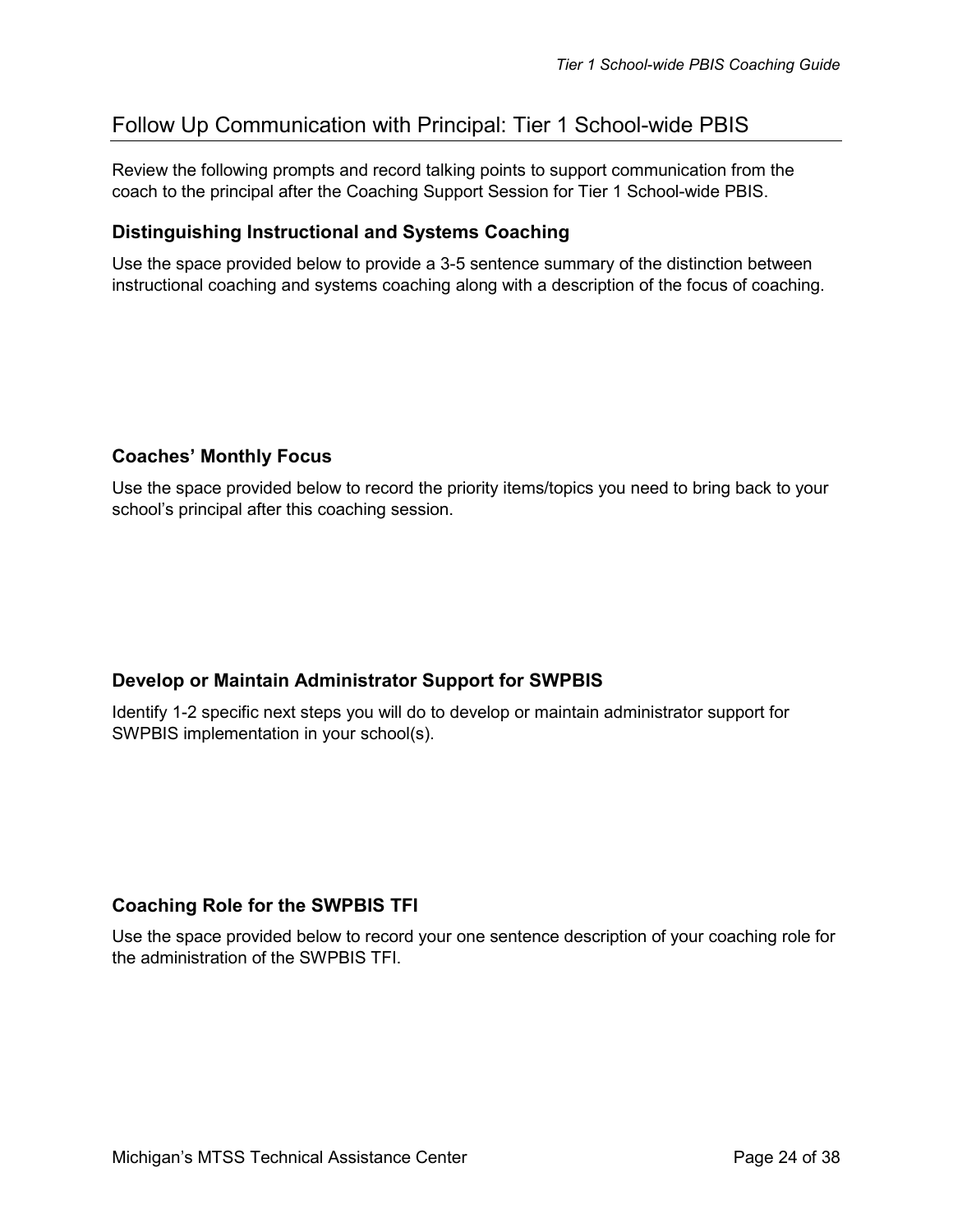### <span id="page-24-0"></span>**Determining When and How**

Now that you have talking points for follow up communication with your principal(s) you need to determine when and how this communication will take place. Use the space provided below to record your plan. Also, if communication needs to flow to your District Implementation Team via the identified designee, use the space below to record when and how that communication will also happen.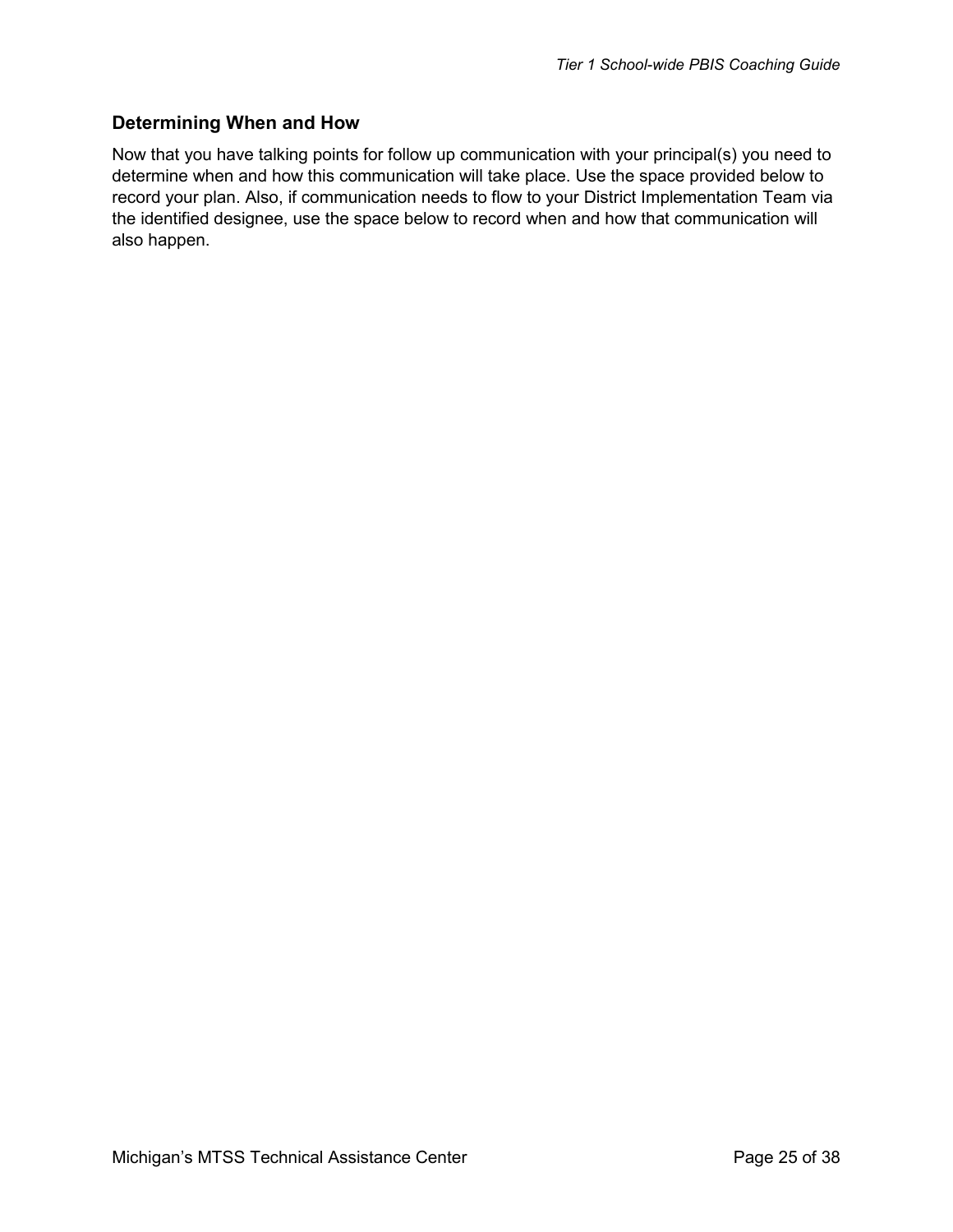### <span id="page-25-0"></span>Coaching Functions Applied to Tiered Fidelity Inventory (TFI)

This document describes the application of the effect coaching functions outlined by Massar (2015) to the collection of the Tiered Fidelity Inventory (TFI).

Massar (2015) identified four effective coaching functions associated with sustained implementation of School-wide Positive Behavioral Interventions and Supports (SW-PBIS) – prompting, building fluency, performance feedback, and adaptation. We are going to examine how these coaching functions could be applied to the completion of the School-wide PBIS Tiered Fidelity Inventory (TFI), a measured designed to assess the implementation or use of SWPBIS within a school. Our focus is specifically on the Tier I items.

The SWPBIS TFI is to be completed by a School Leadership Team and facilitated or guided by an external SWPBIS coach (Algozinne, Barrett, Eber, et al., 2014). A coach that directly supports the school is typically in the role of a team member when it comes to completion of the SWPBIS TFI with an external coach doing the actual facilitation of the SWPBIS TFI. This allows the coach to continue in his or her role as a coach to the School Leadership Team and an active participant in the completion of the measure. Because coaches maintain their coaching role while participating in the SWPBIS TFI, we argue that the coach can and should apply these coaching functions during the administration of the measure.

### <span id="page-25-1"></span>**Coaching Function: Prompting**

Prompting from the coach can take on many forms and will likely take place before, during, and after the administration of the SWPBIS TFI.

### *Prior to Administration:*

- Remind team to schedule time to complete the TFI
- Email team members a copy of the TFI prior to the administration for review

### *During Administration:*

• Prompt the note taker to record the big ideas from the discussions that may take place around certain items, including capturing any potential action items discussed

### *After Administration:*

- Prompt the PBIS Assessment Coordinator or team's data analyst to generate the reports from the TFI and bring these to the next SLT meeting
- Prompt the SLT to share the outcomes of the TFI as a status update to the school staff, District Implementation Team, and/or school board

### <span id="page-25-2"></span>**Function: Fluency Building**

A coach can provide opportunities to build fluency by reviewing the purpose of the TFI with the administration and SLT prior to the actual administration of the TFI. Another means for coaches to build fluency is to support the team in examining the possible data sources and scoring criteria during the administration of the TFI and discussion around the individual items. In addition, coaches can work to build fluency in the use of the data to inform decision making by modeling the process with the SLT after the TF is completed – making the process overt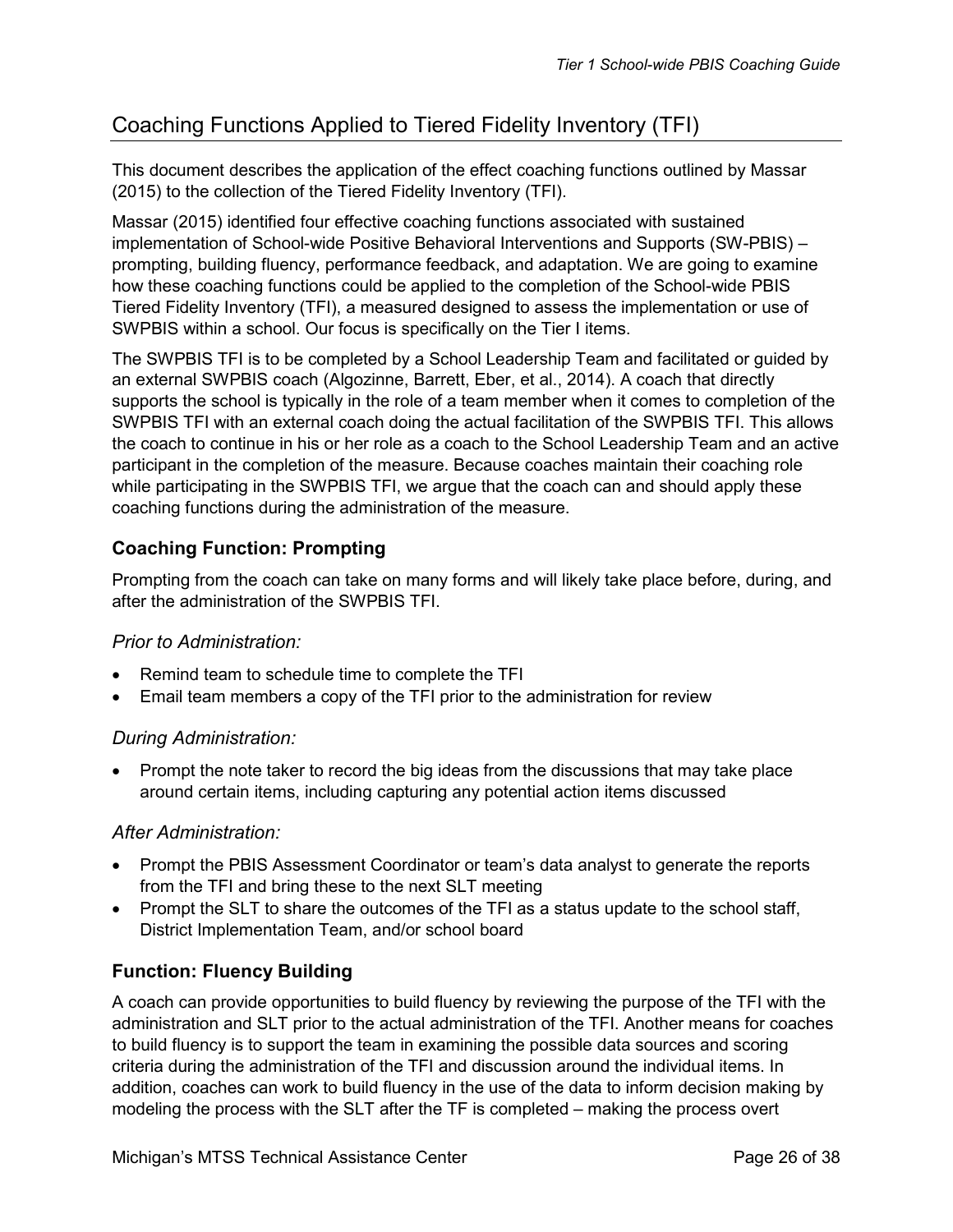through think aloud procedures and/or providing tools to scaffold the team members' understanding of the measure and the data from their school.

### <span id="page-26-0"></span>**Function: Performance Feedback**

Coaches can encourage continued participation in the completion of the TFI by proving positive feedback to the team on their efforts during the administration as well as providing specific praise on how the team uses these data to inform their decision-making. The coach can also provide performance feedback through gentle reminders for the team to really take a close look not only at the individual items but also the possible data sources and scoring criteria.

### <span id="page-26-1"></span>**Function: Adaptation**

During the administration of the TFI, the coach can support adaptation by pairing the language from the individual TFI items with the language and context of the school. For example, item 1.2 and the scoring criteria refer to Team Operation Procedures, specifically that the team has, among other items, a current action plan. Tier I action plan also shows up as a possible data source. A coach could help contextualize this item by reminding the team that in their school the current action plan is really the work they have built right into their MTSS Implementation Plan. This contextualization will help a team respond more accurately to each item.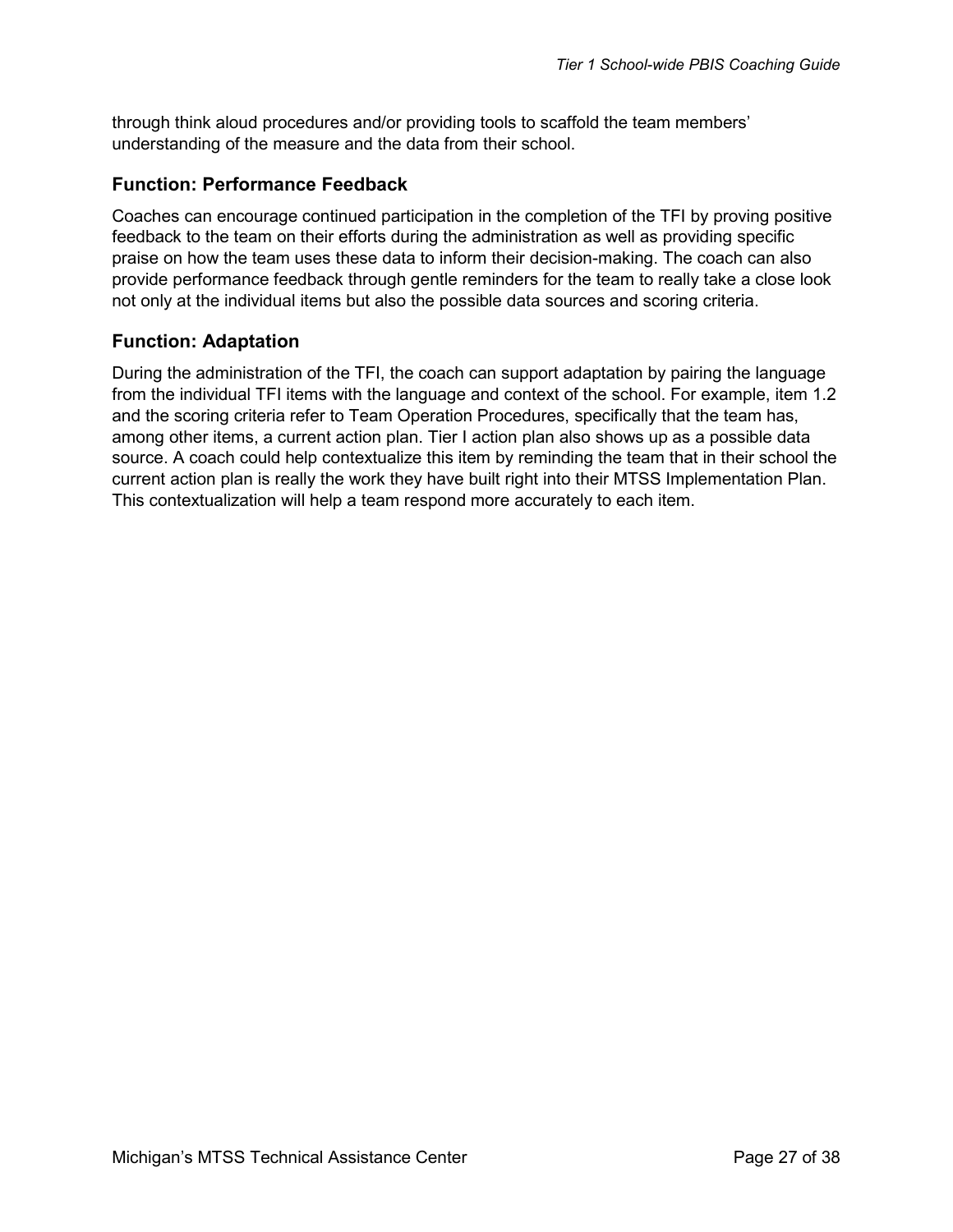### <span id="page-27-0"></span>Tier 1 PBIS & Positive School Climate District Coaching Service Delivery Plan

### <span id="page-27-1"></span>**Monitoring and Use of a Plan**

For coaching plans to be effective, they need to be routinely monitored and used. Coaching plans should be reviewed monthly and used to guide coaching supports. For monthly monitoring, follow the steps below.

- 1. Update Coaching Supports and Preparation
	- Review the supports and preparation for each concept.
	- Check off any coaching supports or preparation that has been completed.
- 2. Update Coaching Plan Adherence
	- Document the date of review
	- Document the number of coaching supports that have been completed out of the total coaching supports (e.g., 5/7)
	- Review the progress toward your SMART objective. Document whether you are on track to meet the SMART goal within the identified timeline and given the coaching supports outlined in the plan.
- 3. Review remaining coaching supports and preparation. If adjustments are necessary, refine components of the plan.
- 4. Prepare for, and plan to, provide additional supports outlined in your plan.

### <span id="page-27-2"></span>**Coaching Concepts**

#### *Exploration/Adoption*

Table 1. Coaching concepts at the Exploration/Adoption stage with corresponding SWPBIS-TFI items

| <b>Coaching Concepts</b> |                                                                                                            | <b>SWPBIS-TFI Item</b> |
|--------------------------|------------------------------------------------------------------------------------------------------------|------------------------|
|                          | 1. Assess need, fit, and context                                                                           | N/A                    |
|                          | 2. Relationship development                                                                                | N/A                    |
|                          | 3. Promote buy-in and readiness for School-wide Positive<br>Behavioral and Interventions Supports (SWPBIS) | N/A                    |
|                          | 4. School Leadership Team (SLT) formation                                                                  |                        |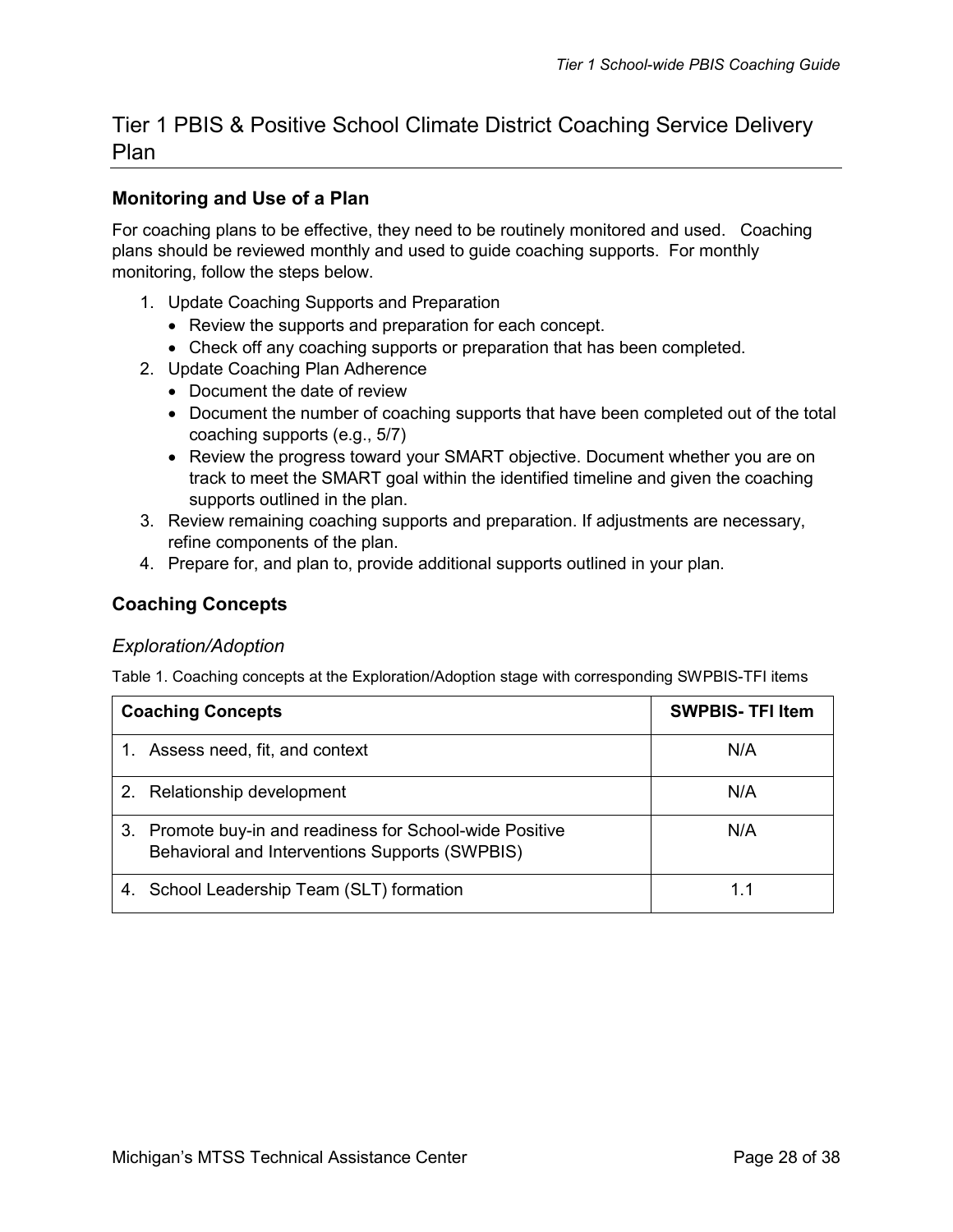### *Installation*

Table 2. Coaching concepts at the Installation stage with corresponding SWPBIS-TFI item(s)

| <b>Coaching Concepts</b>                                                                                                                                                                                                                                                                                                                                                                                                                                                        | <b>SWPBIS-TFI Item</b> |
|---------------------------------------------------------------------------------------------------------------------------------------------------------------------------------------------------------------------------------------------------------------------------------------------------------------------------------------------------------------------------------------------------------------------------------------------------------------------------------|------------------------|
| 1. School Leadership Team (SLT) development (e.g., meeting<br>structures, roles & responsibilities, meeting notes, action plan)                                                                                                                                                                                                                                                                                                                                                 | $1.1^*$ , $1.2^*$      |
| 2. Defining school-wide expectations (broad expectations and<br>behavior matrix)                                                                                                                                                                                                                                                                                                                                                                                                | $1.3*$                 |
| Teaching lesson plans<br>3.                                                                                                                                                                                                                                                                                                                                                                                                                                                     | 1.4                    |
| Monitoring behavioral expectations<br>4.                                                                                                                                                                                                                                                                                                                                                                                                                                        | 1.6, 1.9               |
| 5. Acknowledgement system                                                                                                                                                                                                                                                                                                                                                                                                                                                       | 1.9                    |
| 6. Contextualization of the District-wide MTSS Assessment System<br>Establishing a school-wide assessment schedule within the<br>a.<br>district provided windows<br>School decisions to support installation of required<br>b.<br>measures<br>i. SWIS installation activities (e.g., developing problem<br>behavior definitions, determining office managed versus<br>staff managed behaviors)<br>ii. MiMTSS Data System use<br><b>SWPBIS Tiered Fidelity Inventory</b><br>iii. | 1.5                    |
| 7. Continuum of responses to behavioral errors                                                                                                                                                                                                                                                                                                                                                                                                                                  | 1.6                    |
| 8. Communication protocol development and use<br>a. SLT to DIT<br>b. Coach Coordinator (if size of district warrants this role)<br>c. School work groups/teams<br>d. Other stakeholders (e.g., families, Parent Teacher group,<br>Board of Education)                                                                                                                                                                                                                           | $1.10, 1.11, 1.15*$    |
| 9. Class-wide PBIS practices (defining expectations, developing<br>procedures for classroom routines, acknowledgement system,<br>correction procedures, student engagement)                                                                                                                                                                                                                                                                                                     | 1.8                    |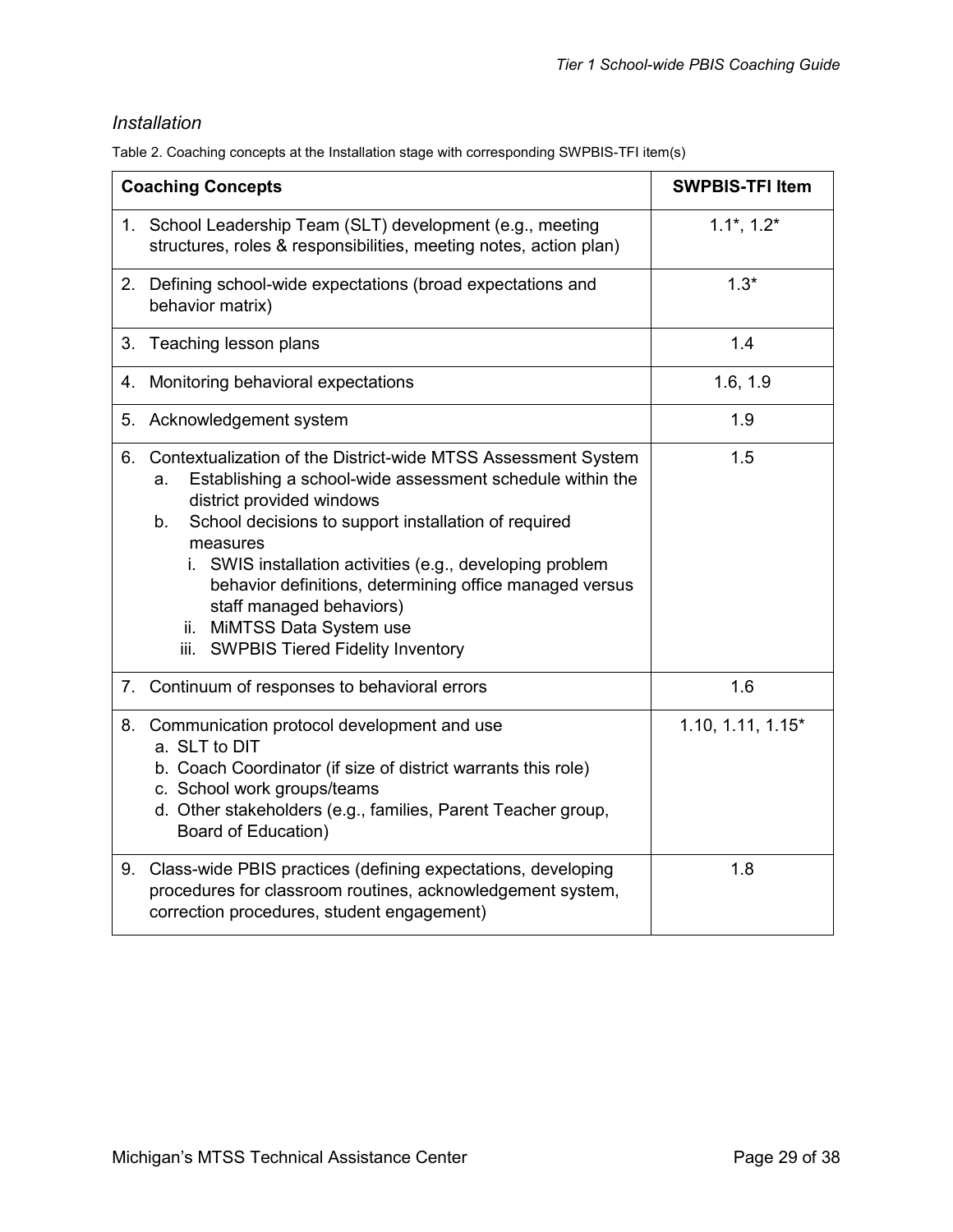### *Implementation (Initial and Full)*

Table 3. Coaching concepts at the Implementation stage and corresponding SWPBIS -TFI item(s)

| <b>Coaching Concepts</b>                                                                                                                                                                                                                     | <b>SWPBIS-TFI Item</b> |
|----------------------------------------------------------------------------------------------------------------------------------------------------------------------------------------------------------------------------------------------|------------------------|
| Data-based problem solving (school-level, grade level, training,<br>and coaching supports)<br>a. On-going use and adjustments to the Implementation Plan<br>b. On-going adjustments and use to the Grade Level<br><b>Instructional Plans</b> | 1.7, 1.12, 1.13, 1.14  |
| Use and refinements of communication protocols                                                                                                                                                                                               | N/A                    |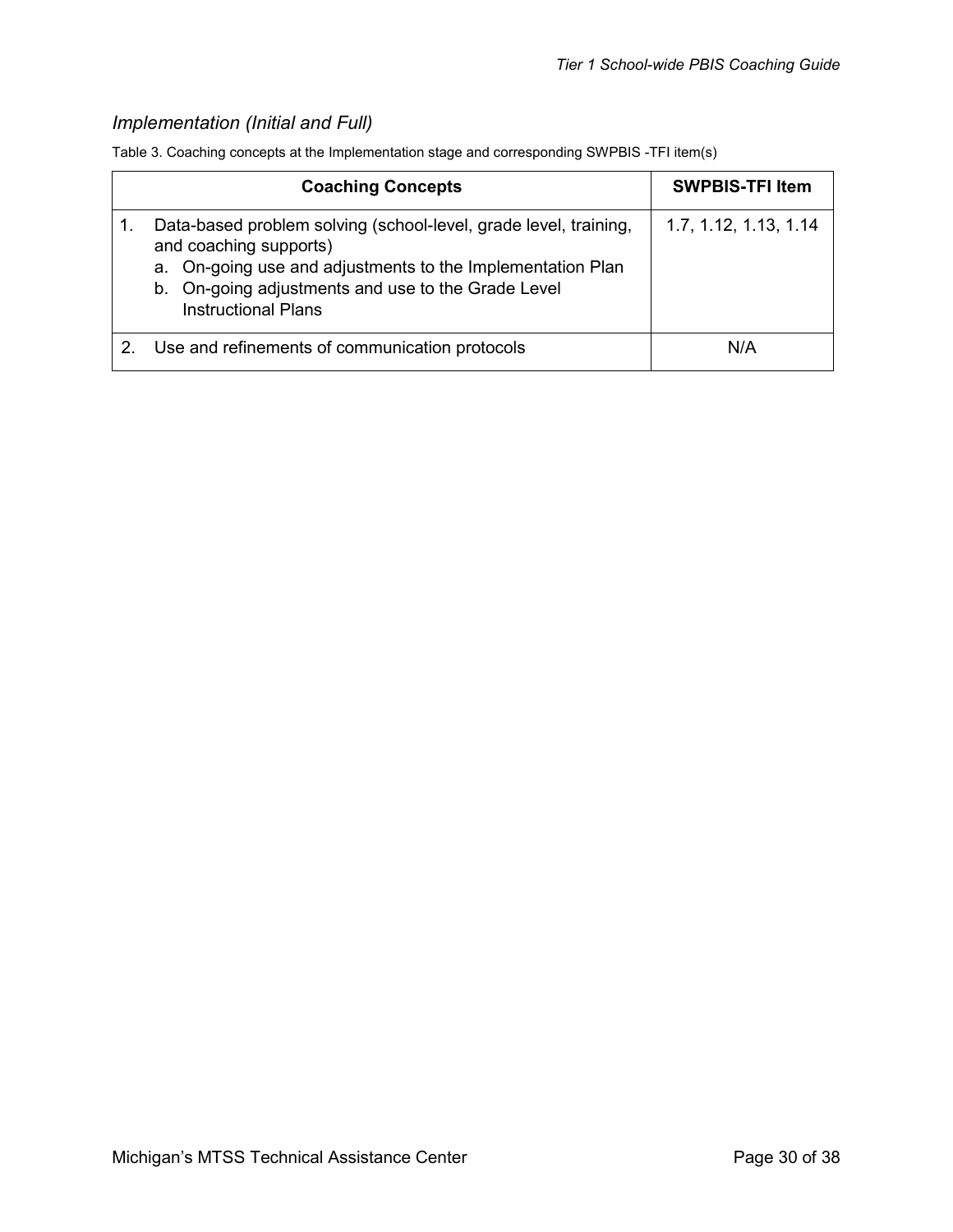### <span id="page-30-0"></span>Check-In on Assignments from Day One

Below are questions for coaches regarding the assignments for School Leadership Teams coming out of the Day One training.

### <span id="page-30-1"></span>**Compelling Why**

Find a partner to discuss the following questions:

- What are the contenders for the compelling why in your school? What did your team discuss during Day 1?
- What is your plan for sharing with the staff?
- Does the potential compelling why create a sense of urgency?

### <span id="page-30-2"></span>**Involving Staff, Students, and Families with Multiple and Diverse Perspectives**

When prompted, find another partner to discuss the following questions:

- Do you currently have a process for seeking input from staff, students, and families?
- Do you have a plan for including staff, students, and families with multiple and diverse perspectives in the development of your School-wide PBIS system?
- Do you anticipate any barriers to including staff, students, and families with multiple and diverse perspectives? What might be done to overcome any barriers you have identified?

### <span id="page-30-3"></span>**Developing 3-5 School-wide Expectations**

When prompted, find another partner to discuss the following questions:

- Has your school decided on school-wide expectations? What are they? How did you decide on these?
- If you don't have these developed yet, what is your plan for getting staff, student, and family input?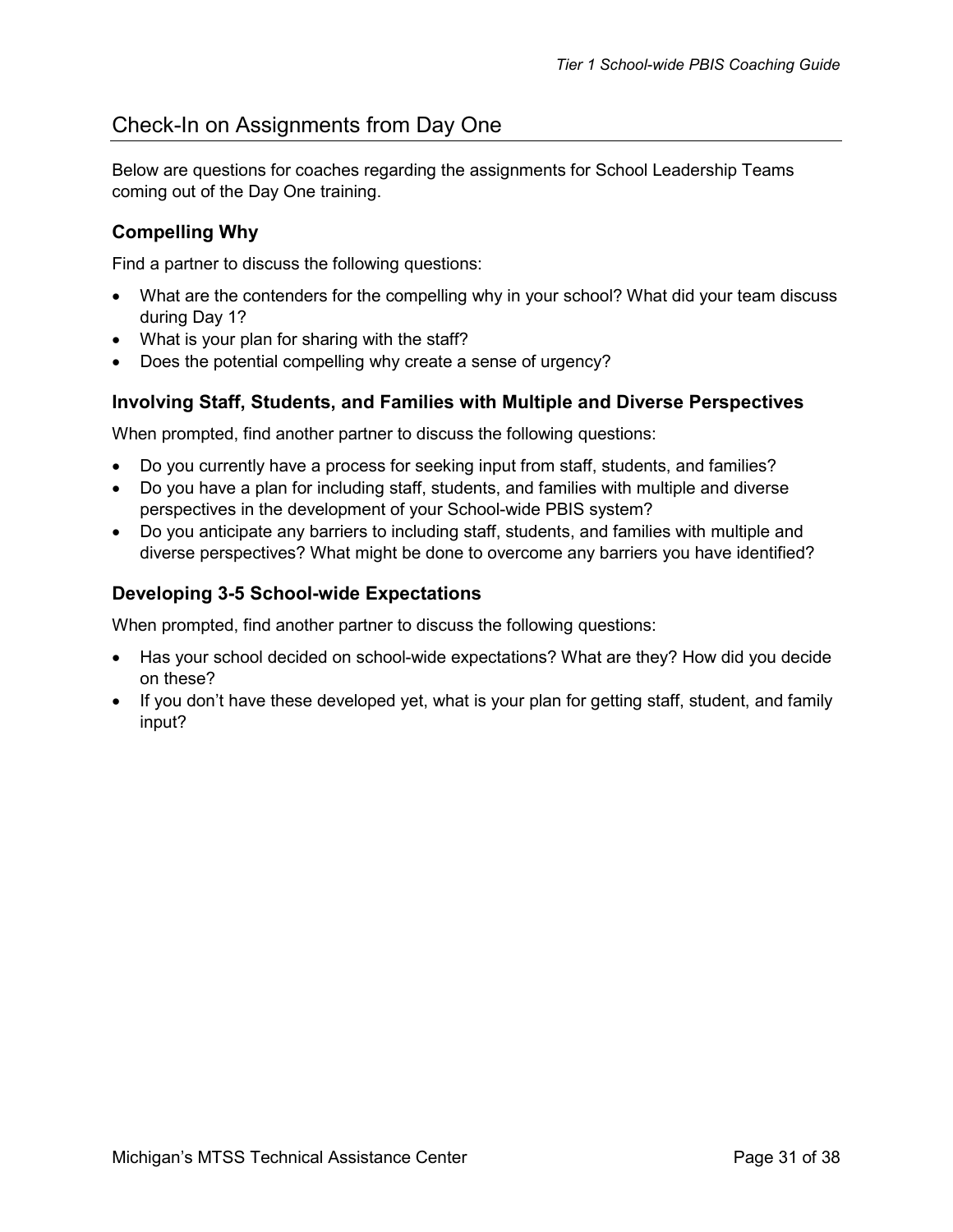### <span id="page-31-0"></span>"Arguments Against Positive Reinforcement"

### **An excerpt from The Tough Kid Book (Rhode, Jenson, & Reavis; 2010)**

Some teachers think that it is wrong to use positive reinforcement. They believe that Tough Kids should exhibit appropriate behavior just because it is the responsible thing to do. They may view reinforcement as a crutch or bribe. It is true that many regular education students exhibit appropriate behavior because it is the responsible and "right" thing to do. Even so, the authors believe these students should still receive periodic positive reinforcement for displaying it. The authors have heard four basic arguments against using positive reinforcement in the form of incentives, rewards, and praise. We believe that none of these arguments are supported by research findings, in fact, result in poor practice in the behavior management for any student.

#### **The Bribery Argument**

Some believe that rewards are just another form of bribery. As far as the bribery issue goes, we agree that teachers should not use bribery with any student. However, appropriately administered positive reinforcement is not a bribe. We define bribery as any inducement for an illegal or unethical act. Behaving well in a classroom and performing well academically are not illegal or illicit. However, there is a form of extraordinary bribery in which a student will misbehave on purpose if he does not receive a reward. In this situation, a student should never receive a reward. If he is given a reward in this case, he has just been reinforced for making a threat.

Similarly, the giving of a reward to an individual to stop misbehavior is inappropriate. Examples of this can be seen every day in grocery stores and restaurants when a parent gives her child a cookie if the child stops crying or throwing a tantrum. This use of a reward is never appropriate behavior to increase or maintain that behavior.

### **The Fairness Argument**

Some teachers believe that if they provide an incentive for good behavior to a Tough Kid, to be fair they must provide every student in the classroom with exactly the same incentive. This is a false way to define fairness. A better definition of fairness is to provide each student with what she needs to have equal chance for success. Wheelchairs are provided to students who have mobility problems so they can successfully access an education at school. It would be illogical to give all students in the school wheelchairs regardless of whether they need one. If a Tough Kid is highly unmotivated because of years of academic failure, he will need an external incentive system to keep him motivated as he acquires necessary academic skills.

### **The Kills Internal Motivation Argument**

Some teachers believe that if students are given external rewards, their internal motivation will be reduced. This argument has been promoted by Alfie Kohn in his book Punished by Rewards: The Trouble with Gold Stars, Incentive Plans, A's, Praise, and Other Bribes (1999). The authors believe this approach offers a very limited review of the research literature on external rewards. Other scholars, such as Eisenberger and Cameron (1996), have conducted research reviews and meta-analysis that show rewards reduce internal motivation only "under limited conditions that are easily avoided" (p. 1164). If external rewards are given for performance that is positively improving, meaningful, and successful, external rewards enhance both external and internal motivation.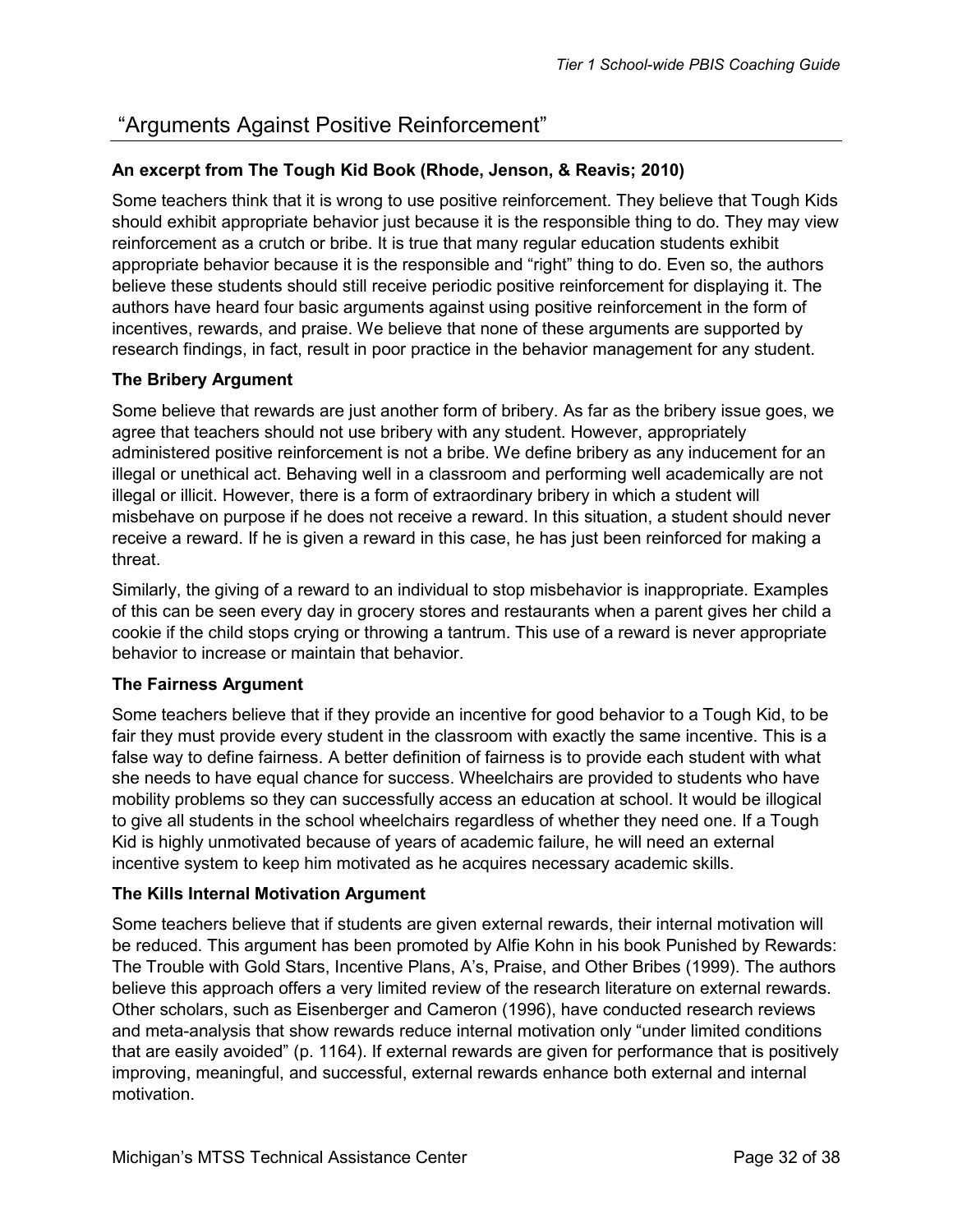For example, we believe that not very many Tough Kids' teachers would continue to work if they did not receive paychecks and that paying teachers for their work is the right thing to do. Similarly, most teachers (and other adults) like to be recognized for their accomplishments. These can be things as simple as a note from the principal in the teacher's school mailbox expressing appreciation for filling in for an ill colleague who has been assigned lunch supervision duty. It might be a positive statement from a supervisor, in front of colleagues, recognizing what an effective and professional job the teacher did in managing a conference with an extremely difficult parent. Because behavior is reciprocal, people are likely to behave positively toward those who interact positively with them.

For use, the bottom line is that all students (and adults) need legitimate and appropriate reinforcement. Positive reinforcement is no more a crutch for students than money, credit cards, and public recognition are crutches for adults. On the other hand, if rewards are given for "busy work," non-meaningful progress, or only for tasks that are too difficult and frustrating, internal motivation will be decreased.

#### **The Hooked-on Praise Argument**

Students who receive verbal praise for their performance or behavior will become "hooked" on praise. This is another argument made by Alfie Kohn in the book cited above. There is very little research evidence that students become overly dependent on praise. However, there is evidence, reviewed by Jenson, Olympia, Farley, and Clark (2004), that teachers underutilize praise with Tough Kids. Teacher praise is a very potent motivating force for students when used correctly. When asked to rate rewards, students select verbal praise as one of the most motivating incentives they can receive.

In addition to these arguments, some teachers believe that giving positive reinforcement takes too much time or is not sincere and genuine. A feeling of spontaneity and genuineness comes only with practice. The teacher who believed that giving routine reinforcement to students takes too much time or detracts from more important tasks is on the wrong track. With this attitude, classroom management will never be effective, especially with Tough Kids, and the teacher can count on spending a great deal of time and effort dealing with increased student misbehavior. Nothing is more important than positively reinforcing students for appropriate behavior! This is even more critical with Tough Kids than with other students.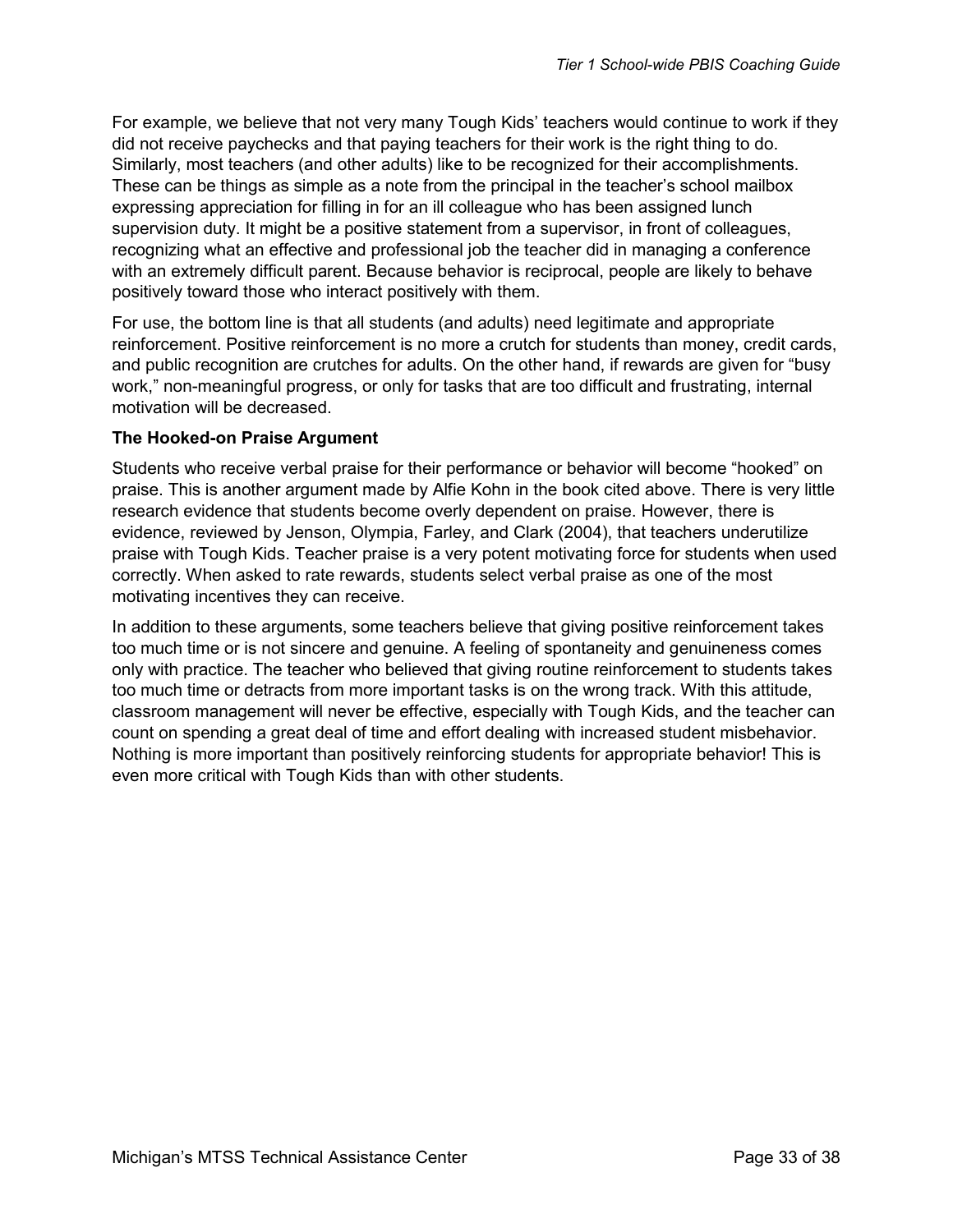### <span id="page-33-0"></span>Frequently Asked Questions for Positive Reinforcement

Directions: After reading "Arguments Against Positive Reinforcement" select 3 questions that you anticipate your staff asking and record your response to those questions.

- 1. Aren't rewards just another form of bribery?
- 2. Is it appropriate to give even more time and attention to students who misbehave?
- 3. To be fair, if I provide an incentive for good behavior to a student who misbehaves, shouldn't I provide every student in the classroom with exactly the same incentive?
- 4. Why do problem students deserve extra positive attention?
- 5. Don't external rewards reduce internal motivation?
- 6. Won't students who receive verbal praise for their behavior become "hooked" on praise?
- 7. Giving positive reinforcement takes too much time and isn't sincere or genuine, why should I give positive reinforcement?
- 8. Giving positive reinforcement detracts from more important tasks, why should I be expected to reinforce positive behavior when students should already know how to behave?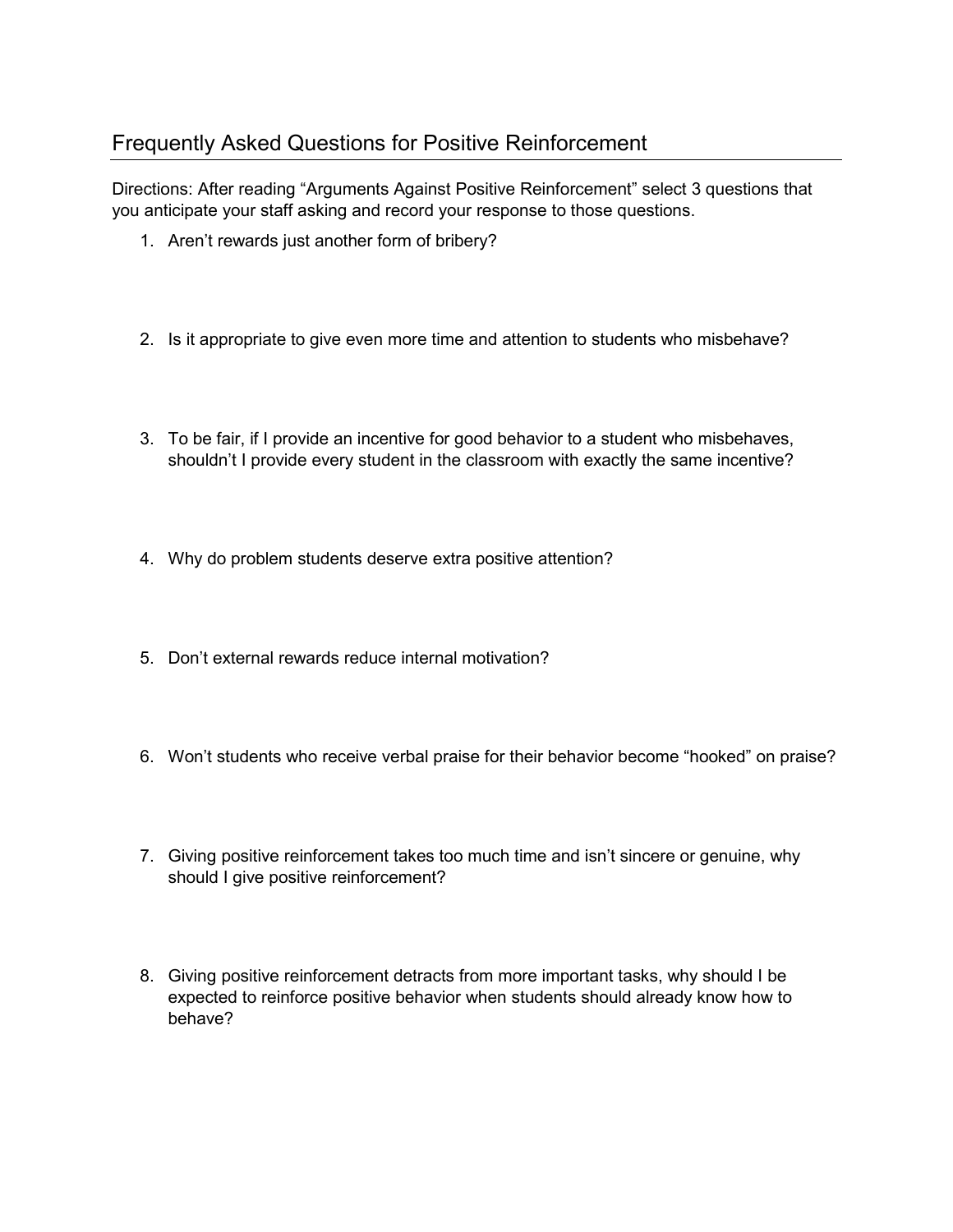### <span id="page-34-0"></span>Providing a Continuum of Responses to Behavior: Corrections

Coaching Support Session: Prework Activity

• Read: [Ditch the Clip! Why Clip Charts Are Not a PBIS Practice and What to Do Instead](https://www.pbis.org/resource/ditch-the-clip-why-clip-charts-are-not-a-pbis-practice-and-what-to-do-instead) by Kent McIntosh, George Sugai, and Brandi Simonsen

Record 3 – 5 talking points summarizing the article: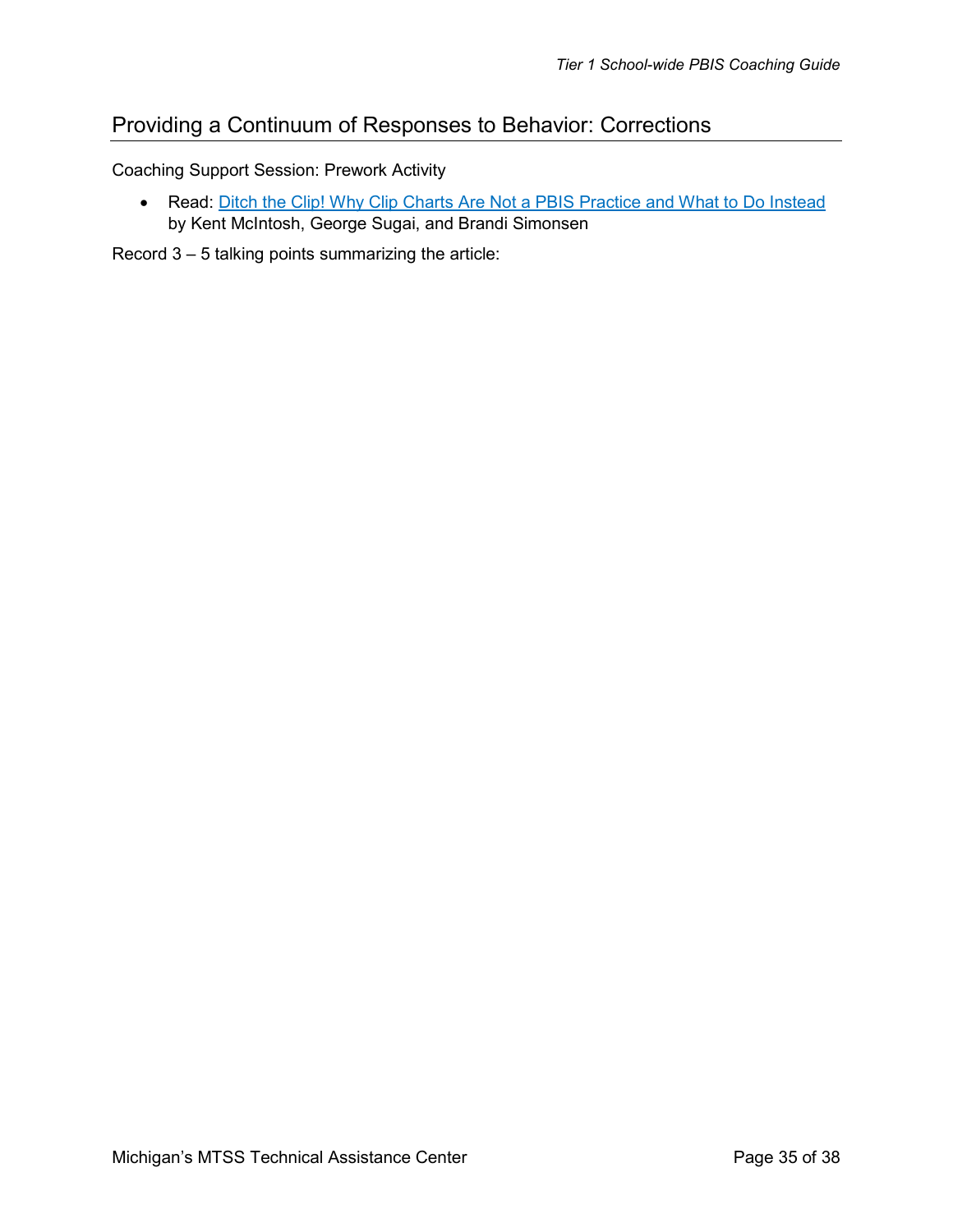### <span id="page-35-0"></span>Article Summary: Factors that May Influence a Principal's Support of School-wide PBIS

A summary of an article by McIntosh, Kelm & Delabra (2016) in which 10 school administrators who initially were opposed or not supportive of SWPBIS but became supporters were interviewed. The specifics of what helped the principals experience a change in their support of SWPBIS as well as implications for early experiences that may have encouraged the principals to support SWPBIS from the beginning are included in the summary of the article.

### **Background**

The article was published in the Journal of Positive Behavioral Interventions in 2016. In the study, the authors conducted in-depth interviews with ten administrators who self-identified as initially opposed to or not supportive of School-wide PBIS but eventually became strong supports. From the results of the interviews, the researchers identified eight helping and three hindering categories of experiences in the administrators change in support of SWPBIS. In addition, the article identifies three specific mechanisms that could change administrator support for SWPBIS.

### **Categories of Experiences**

Helping Incidents:

Helping incidents are those experiences that the principals identified as assisting them in moving from opposition or lack of support for PBIS to a positive impression of and active support for SWPBIS. The following categories of experience were identified as helping incidents in this study:

- 1. Learning from others
	- Networking with implementing schools
	- Talking with other administrators
- 2. Learning how PBIS aligns with personal values
- 3. Experiencing its effectiveness firsthand
- 4. Observing a need for PBIS
- 5. Attending informative PBIS trainings
- 6. Seeing staff share support for PBIS
- 7. Connecting to a coach
- 8. Attending PBIS team meetings

#### Hindering Incidents:

Hindering incidents are incidents that hindered the administrator's positive impression of and/or active support for SWPBIS. The hindering incidents categories included:

- 1. Disagreement with the philosophy of PBIS from the principal (e.g., use of rewards)
- 2. Witnessing unsupportive staff
- 3. Negative reaction to time commitment

#### **Administrators Wish List**

The administrators in this study were also asked to identify anything that early on would have helped made it easier for the administrator to build a positive impression of and actively support SWPBIS. Two categories of suggestions were identified: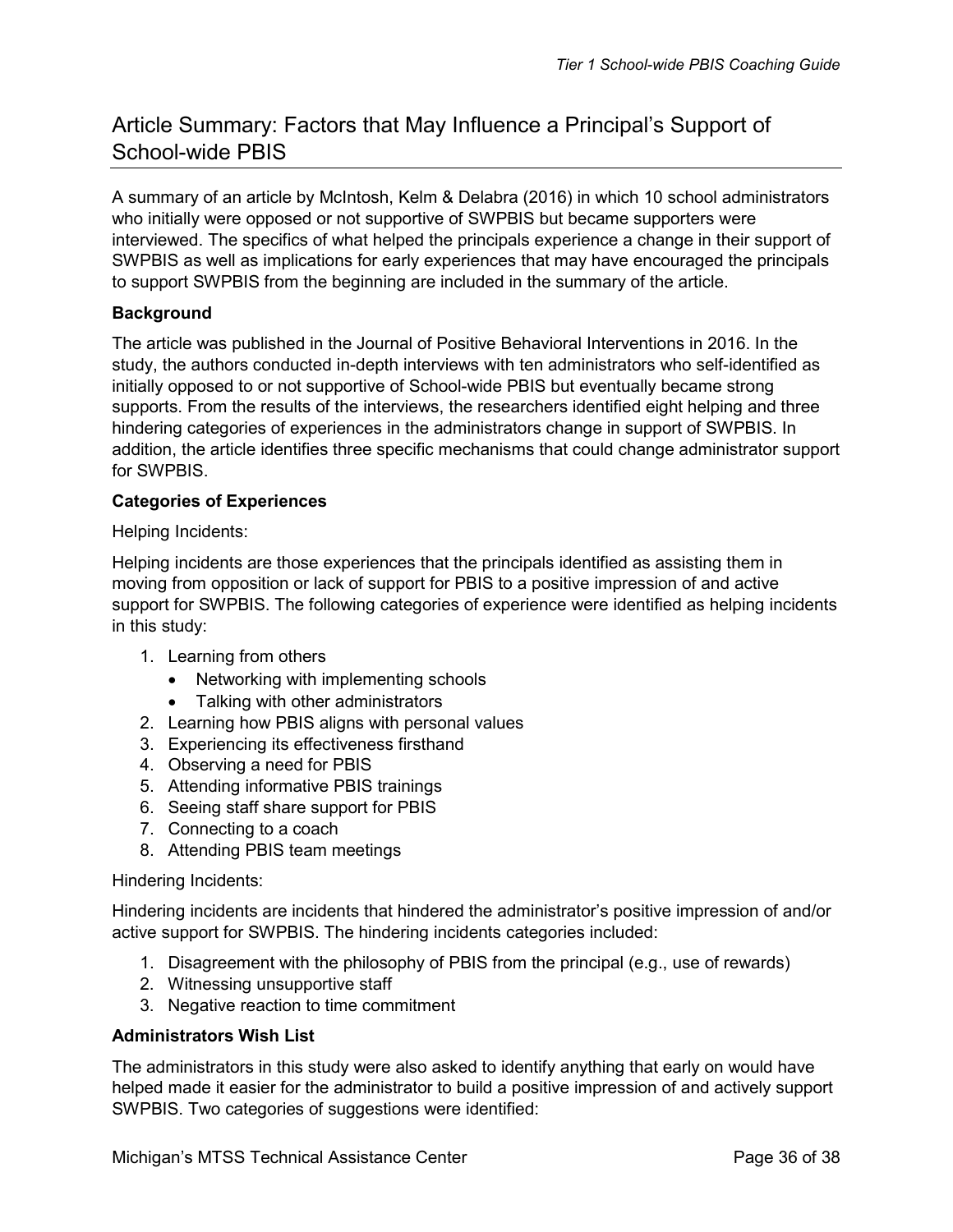- 1. Learning about PBIS earlier
	- a. Learning from more experienced administrators or other schools
	- b. Attending a conference or training earlier on
- 2. Planning for Implementation

#### **Mechanisms for Change in Administrator Support**

The article wraps up by identifying three possible mechanisms for change in administrator support. These mechanisms can be leveraged by school level coaches from the early stages of installation of SWPBIS to support administrative buy-in and support of SWPBIS. The three mechanisms for change in administrator support are:

- 1. Formal and informal channels of information: simply learning about SWPBIS can influence an administrator's support of SWPBIS. This can be accomplished through both formal and informal means of learning about SWPBIS.
- 2. Philosophical alignment: attending to an administrator's personal beliefs and how PBIS may align with his or her personal values in previously unknown ways has the potential of being an important variable for administrator buy-in and support of SWPBIS. This can be accomplished by addressing common misconceptions around SWPBIS (e.g., use of acknowledgement system) and supporting administrators to have positive experiences with implementation.
- 3. Visible staff support: when administrators see support from teams and staff, either from things like votes or informal conversations about SWPBIS, the administrator is more likely to view PBIS as a positive in his/her school.

#### **Reference**

McIntosh, K., Kelm, J.L., & Delabra, A.C. (2016). In search of how principals change: A qualitative study of events that help and hinder administrator support for school-wide PBIS*. Journal of Positive Behavioral Interventions*, *18* (2), 101-110.